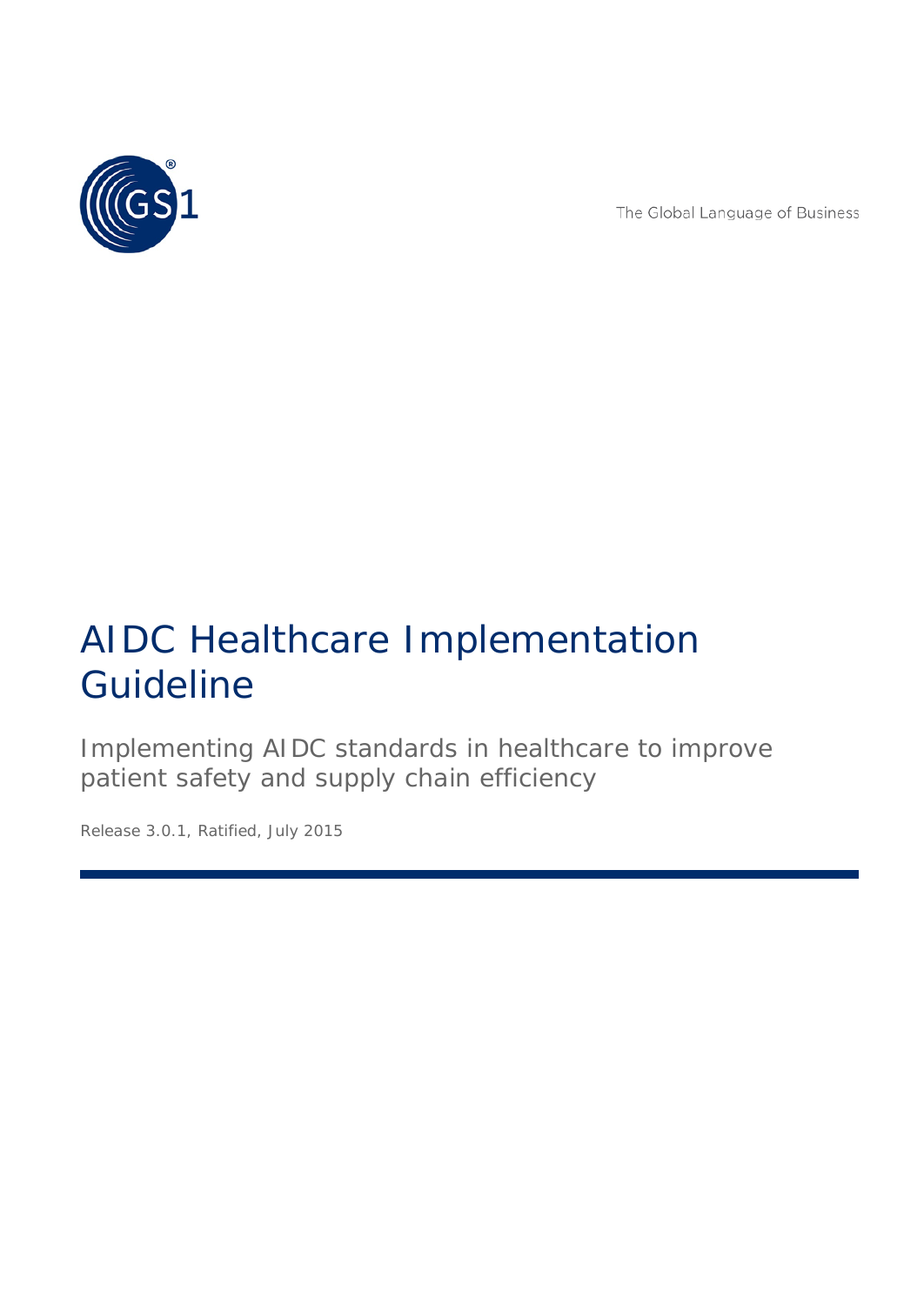

### **Document Summary**

| Document Item        | <b>Current Value</b>                                                                               |
|----------------------|----------------------------------------------------------------------------------------------------|
| Document Name        | AIDC Healthcare Implementation Guideline                                                           |
| Document Date        | <b>July 2015</b>                                                                                   |
| Document Version     | 3.0                                                                                                |
| Document Issue       |                                                                                                    |
| Document Status      | Ratified                                                                                           |
| Document Description | Implementing AIDC standards in healthcare to improve patient safety<br>and supply chain efficiency |

### **Contributors**

| Name                  | Company                       |  |
|-----------------------|-------------------------------|--|
| Sprague Ackley        | Intermec Technologies Corp.   |  |
| Peter Alvarez         | <b>GS1 Global Office</b>      |  |
| <b>Chuck Biss</b>     | GS1 Global Office             |  |
| Dennis Black          | <b>BD</b>                     |  |
| Nsimba Blaise         | Centre Hospitalier de Nantes  |  |
| Jonas Buskenfried     | GS1 Sweden                    |  |
| Kevin Capatch         | Geisinger Health System (GHS) |  |
| Jeff Chan             | GS1 Hong Kong                 |  |
| Christy Chen          | GS1 Taiwan                    |  |
| Louis Ching           | GS1 Hong Kong                 |  |
| <b>Daniel Clark</b>   | GS1 Canada                    |  |
| <b>Grant Courtney</b> | GlaxoSmithKline               |  |
| Jay Crowley           | <b>USDM</b>                   |  |
| Ray Delnicki          | GS1 US                        |  |
| Séverine Dewerpe      | GS1 Belgium & Luxembourg      |  |
| <b>Barbara Dorner</b> | GS1 Austria                   |  |
| Jackie Elkin          | Medtronic                     |  |
| Dawn Fowler           | <b>Edwards Lifesciences</b>   |  |
| Jesper Franke         | <b>GS1 Denmark</b>            |  |
| George Gesior         | <b>GE Healthcare</b>          |  |
| <b>Clemens Haas</b>   | Fresenius Kabi                |  |
| Nathan Habeck         | <b>Baxter Healthcare</b>      |  |
| Michaela Haehn        | GS1 Germany                   |  |
| Christine Hanko       | GS1 Hungary                   |  |
| Karolin Harsanji      | GS1 Sweden                    |  |
| <b>Gary Hartley</b>   | GS1 New Zealand               |  |
| Christian Hay         | GS1 Switzerland               |  |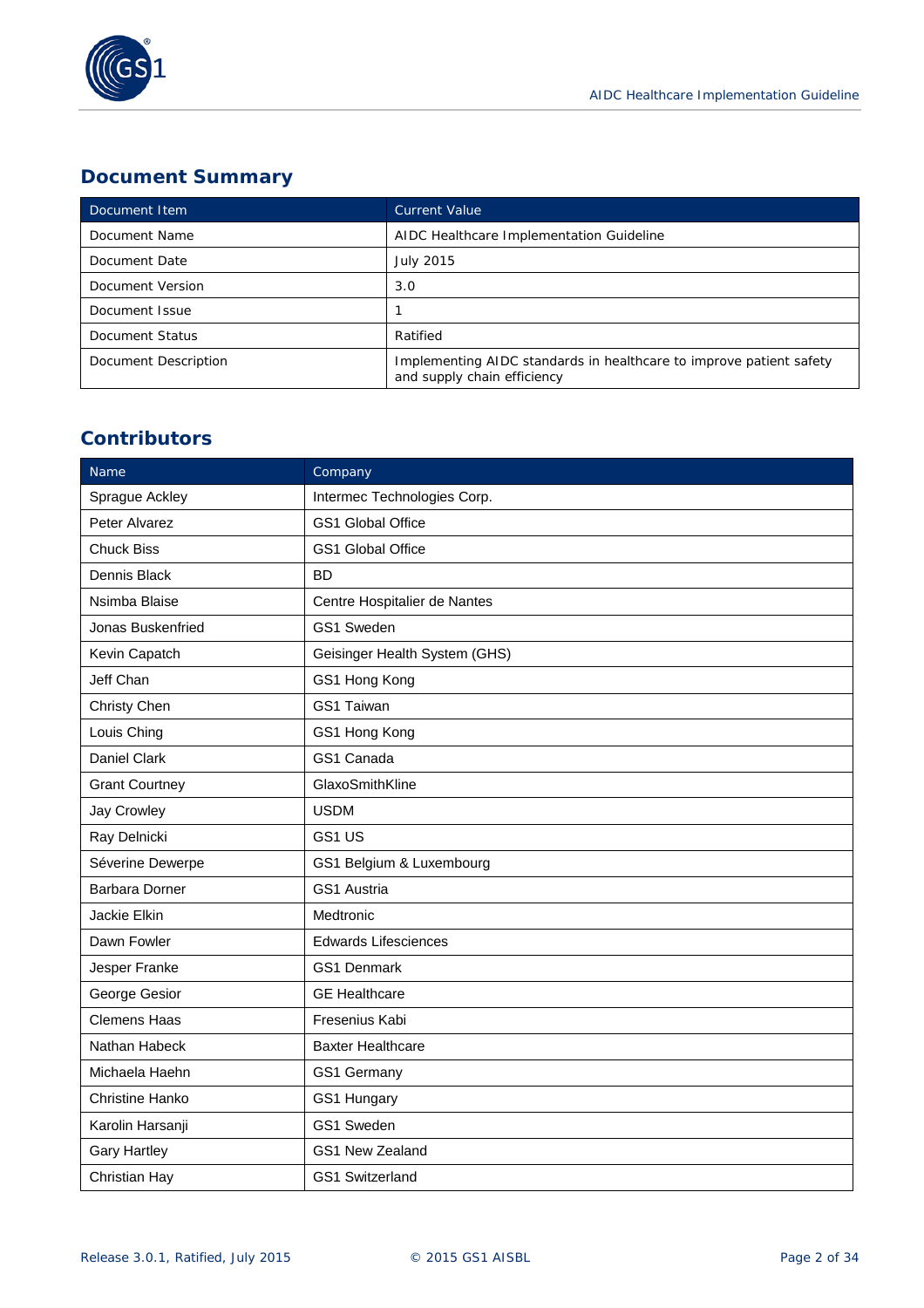

| Name                     | Company                                                                   |  |
|--------------------------|---------------------------------------------------------------------------|--|
| <b>Tom Heist</b>         | GS1 Global Office                                                         |  |
| Tina Ho                  | GS1 Hong Kong                                                             |  |
| <b>Grant Hodgkins</b>    | Alcon Labs                                                                |  |
| <b>Tracey Holevas</b>    | <b>GE Healthcare</b>                                                      |  |
| Colleen Hong             | Sobeys (Lawtons Drugs)                                                    |  |
| Marcia Kafkakis          | <b>Baxter Healthcare</b>                                                  |  |
| Janice Kite              | GS1 Global Office                                                         |  |
| Charles Kobayashi        | <b>RFID Alliance Corporation</b>                                          |  |
| Lewis Kontnik            | Amgen Inc.                                                                |  |
| Bojan Kovacic            | GS1 Slovenia                                                              |  |
| Ulrike Kreysa            | <b>GS1 Global Office</b>                                                  |  |
| Conser Lee               | GS1 Hong Kong                                                             |  |
| Jeff Mackay              | <b>GE Healthcare</b>                                                      |  |
| Stan Malinowski          | Covidien                                                                  |  |
| Ana Paula Maniero        | <b>GS1 Brazil</b>                                                         |  |
| Valerie Marchand         | GS1 France                                                                |  |
| <b>Tim Marsh</b>         | Pfizer, Inc.                                                              |  |
| Michael Mowad            | GS1 Global Office                                                         |  |
| Alice Mukaru             | GS1 Sweden                                                                |  |
| Giada Necci              | GS1 Italy                                                                 |  |
| Silverio Oliveira Paixao | GS1 Portugal                                                              |  |
| Cécile Parent            | CH Rene Dubos PONTOISE                                                    |  |
| Tatiana Peña             | GS1 Peru                                                                  |  |
| Robert Perry             | Association for Healthcare Resource and Materials Management (AHRMM)(IBA) |  |
| Jesper Petersen          | <b>GS1 Denmark</b>                                                        |  |
| Sarina Pielaat           | GS1 Netherlands                                                           |  |
| Pimsiri Pimaiklang       | GS1 Thailand                                                              |  |
| Neil Piper               | GS1 UK                                                                    |  |
| John Roberts             | GS1 US                                                                    |  |
| Michael Sarachman        | GS1 Global Office                                                         |  |
| Sue Schmid               | GS1 Australia                                                             |  |
| Jeffrey Secunda          | AdvaMed                                                                   |  |
| Michael Smith            | Merck & Co., Inc.                                                         |  |
| Tania Snioch             | GS1 Australia                                                             |  |
| Barry Spellman           | GS1 Ireland                                                               |  |
| Andrew Stellon           | <b>BD</b>                                                                 |  |
| Peter Tomicki            | <b>GE Healthcare</b>                                                      |  |
| Mark Walchak             | Pfizer, Inc.                                                              |  |
| George Wright IV         | Product Identification & Processing Systems                               |  |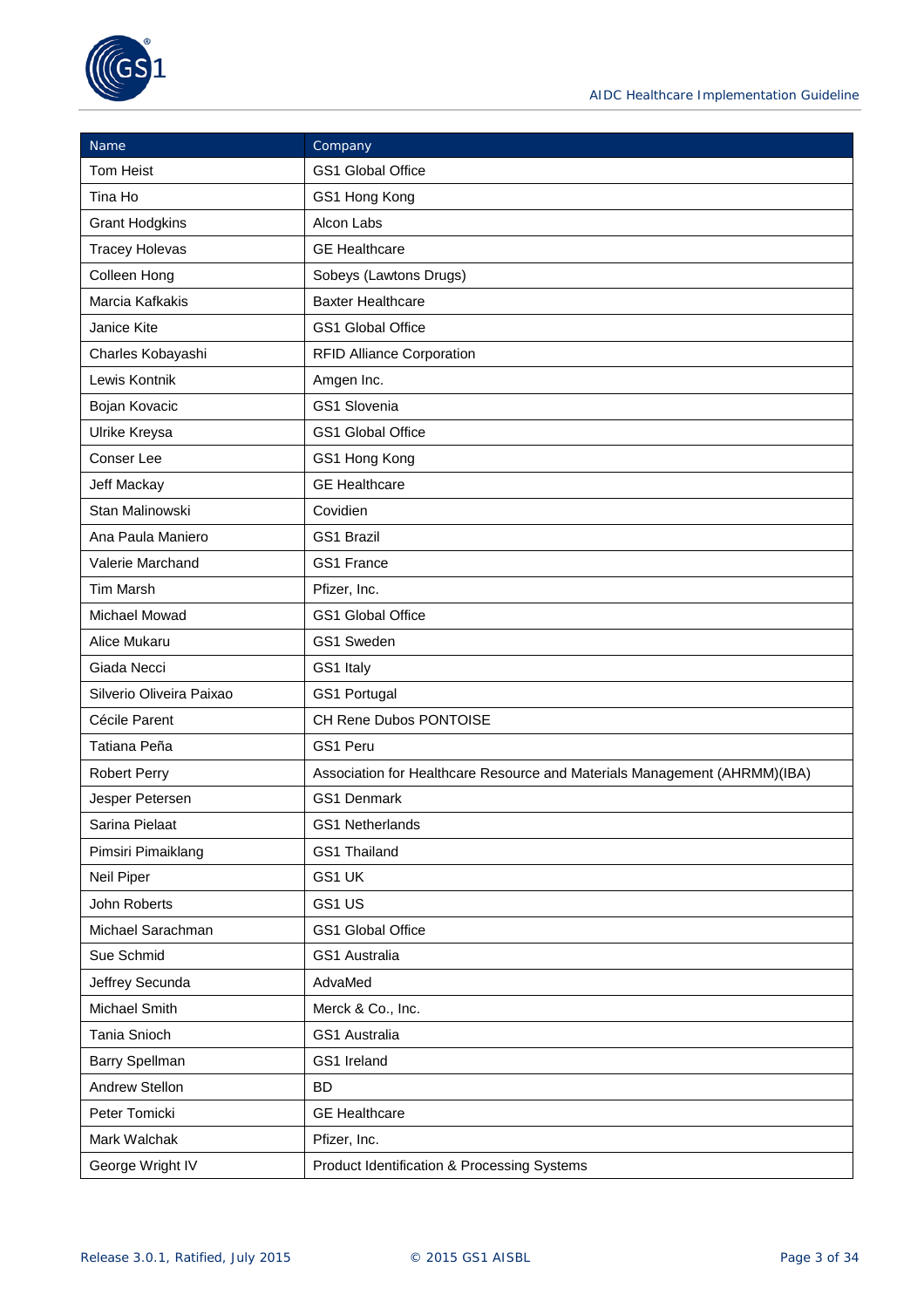

| Name          | Company               |
|---------------|-----------------------|
| Dani Yusdiar  | GS1 Indonesia         |
| Volker Zeinar | B. Braun Medical Inc. |

### **Log of Changes**

| Release | Date of Change | Changed By        | Summary of Change                                                                                                       |
|---------|----------------|-------------------|-------------------------------------------------------------------------------------------------------------------------|
|         | Dec 2010       | Mike Mowad        | <b>Initial Version</b>                                                                                                  |
|         | Aug 2013       | <b>Chuck Biss</b> | Edit in Response to $WR#13-000128$                                                                                      |
| చ       | Feb 2015       | Michael Sarachman | Added new section for Human Readable<br>Interpretation (HRI). Updated Direct Part Marking<br>(DPM) section and Ratified |
| 3.0.1   | July 2015      | David Buckley     | Update to branding and errata correction of List<br>of contributors (page 2)                                            |

### **Disclaimer**

 $GS1<sup>®</sup>$ , under its IP Policy, seeks to avoid uncertainty regarding intellectual property claims by requiring the participants in the Work Group that developed this **AIDC Healthcare Implementation Guideline** to agree to grant to GS1 members a royalty-free licence or a RAND licence to Necessary Claims, as that term is defined in the GS1 IP Policy. Furthermore, attention is drawn to the possibility that an implementation of one or more features of this Specification may be the subject of a patent or other intellectual property right that does not involve a Necessary Claim. Any such patent or other intellectual property right is not subject to the licencing obligations of GS1. Moreover, the agreement to grant licences provided under the GS1 IP Policy does not include IP rights and any claims of third parties who were not participants in the Work Group.

Accordingly, GS1 recommends that any organisation developing an implementation designed to be in conformance with this Specification should determine whether there are any patents that may encompass a specific implementation that the organisation is developing in compliance with the Specification and whether a licence under a patent or other intellectual property right is needed. Such a determination of a need for licencing should be made in view of the details of the specific system designed by the organisation in consultation with their own patent counsel.

THIS DOCUMENT IS PROVIDED "AS IS" WITH NO WARRANTIES WHATSOEVER, INCLUDING ANY WARRANTY OF MERCHANTABILITY, NONINFRINGMENT, FITNESS FOR PARTICULAR PURPOSE, OR ANY WARRANTY OTHER WISE ARISING OUT OF THIS SPECIFICATION. GS1 disclaims all liability for any damages arising from use or misuse of this Standard, whether special, indirect, consequential, or compensatory damages, and including liability for infringement of any intellectual property rights, relating to use of information in or reliance upon this document.

GS1 retains the right to make changes to this document at any time, without notice. GS1 makes no warranty for the use of this document and assumes no responsibility for any errors which may appear in the document, nor does it make a commitment to update the information contained herein.

GS1 and the GS1 logo are registered trademarks of GS1 AISBL.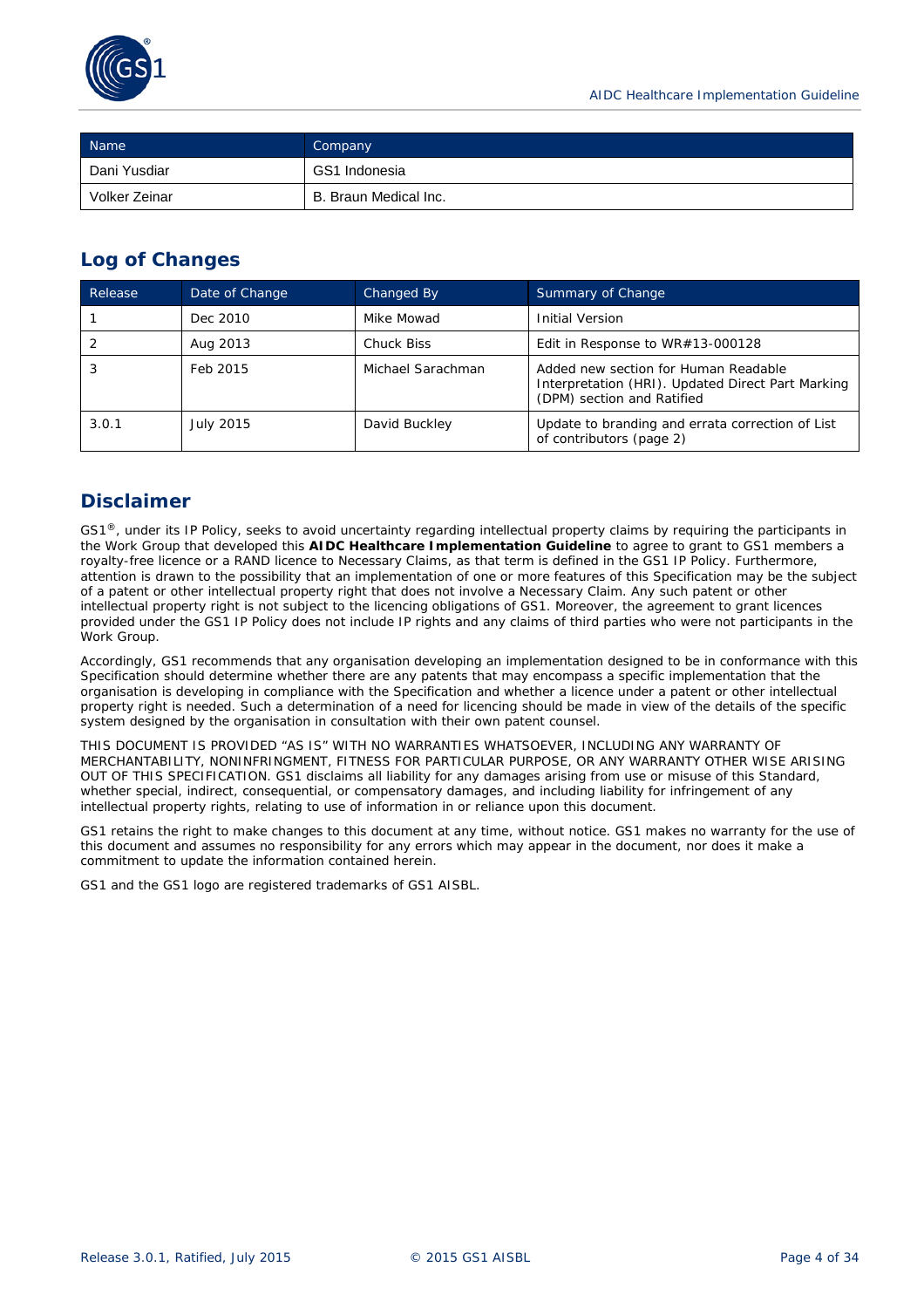# **Table of Contents**

| $\mathbf 1$    |     |                                                                      |    |
|----------------|-----|----------------------------------------------------------------------|----|
|                | 1.1 |                                                                      |    |
|                | 1.2 |                                                                      |    |
| $\overline{2}$ |     |                                                                      |    |
|                | 2.1 |                                                                      |    |
|                | 2.2 |                                                                      |    |
| 3              |     |                                                                      |    |
|                | 3.1 |                                                                      |    |
|                | 3.2 |                                                                      |    |
|                | 3.3 |                                                                      |    |
|                | 3.4 |                                                                      |    |
|                |     | 3.4.1                                                                |    |
|                |     | 3.4.2                                                                |    |
|                |     | 3.4.3                                                                |    |
|                | 3.5 |                                                                      |    |
|                |     | 3.5.1                                                                |    |
|                |     | 3.5.2                                                                |    |
|                |     | 3.5.3                                                                |    |
|                |     | 3.5.4                                                                |    |
|                | 3.6 |                                                                      |    |
|                | 3.7 |                                                                      |    |
| 4              |     | GS1 Identification Keys and Additional Data used in this Document 19 |    |
|                | 4.1 |                                                                      |    |
|                | 4.2 |                                                                      |    |
|                | 4.3 |                                                                      |    |
|                | 4.4 |                                                                      |    |
|                | 4.5 |                                                                      |    |
|                | 4.6 |                                                                      |    |
|                | 4.7 |                                                                      |    |
|                | 4.8 |                                                                      | 21 |
|                | 4.9 |                                                                      |    |
| 5              |     |                                                                      |    |
|                | 5.1 |                                                                      |    |
|                | 5.2 |                                                                      |    |
|                | 5.3 |                                                                      |    |
|                | 5.4 |                                                                      |    |
|                | 5.5 |                                                                      |    |
|                | 5.6 |                                                                      |    |
|                | 5.7 |                                                                      |    |
|                |     |                                                                      |    |
| 6              |     |                                                                      |    |
|                | 6.1 |                                                                      |    |
|                | 6.2 |                                                                      |    |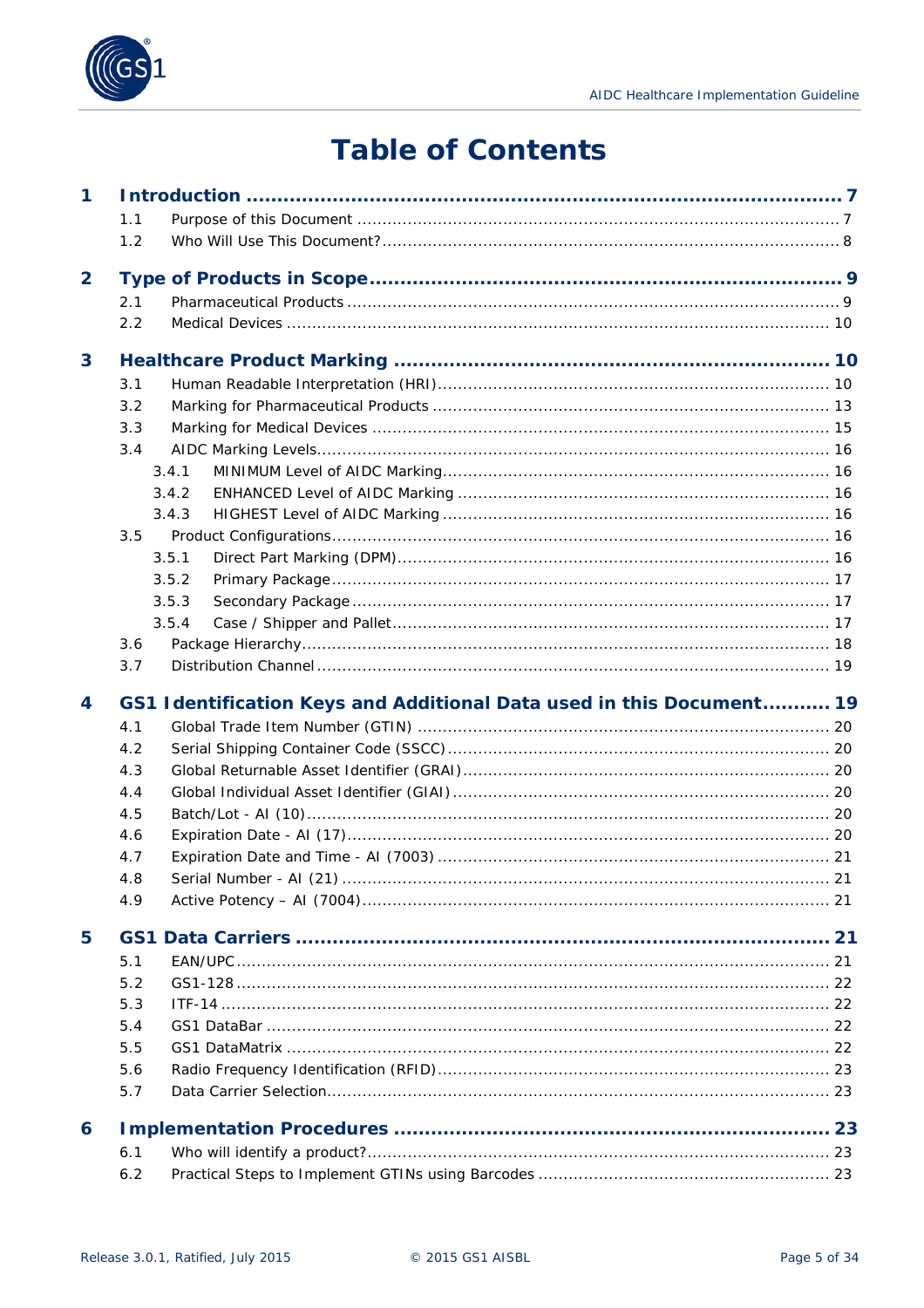

|   | 6.3 |  |
|---|-----|--|
|   |     |  |
|   | 7.1 |  |
|   | 7.2 |  |
| A |     |  |
| B |     |  |
| C |     |  |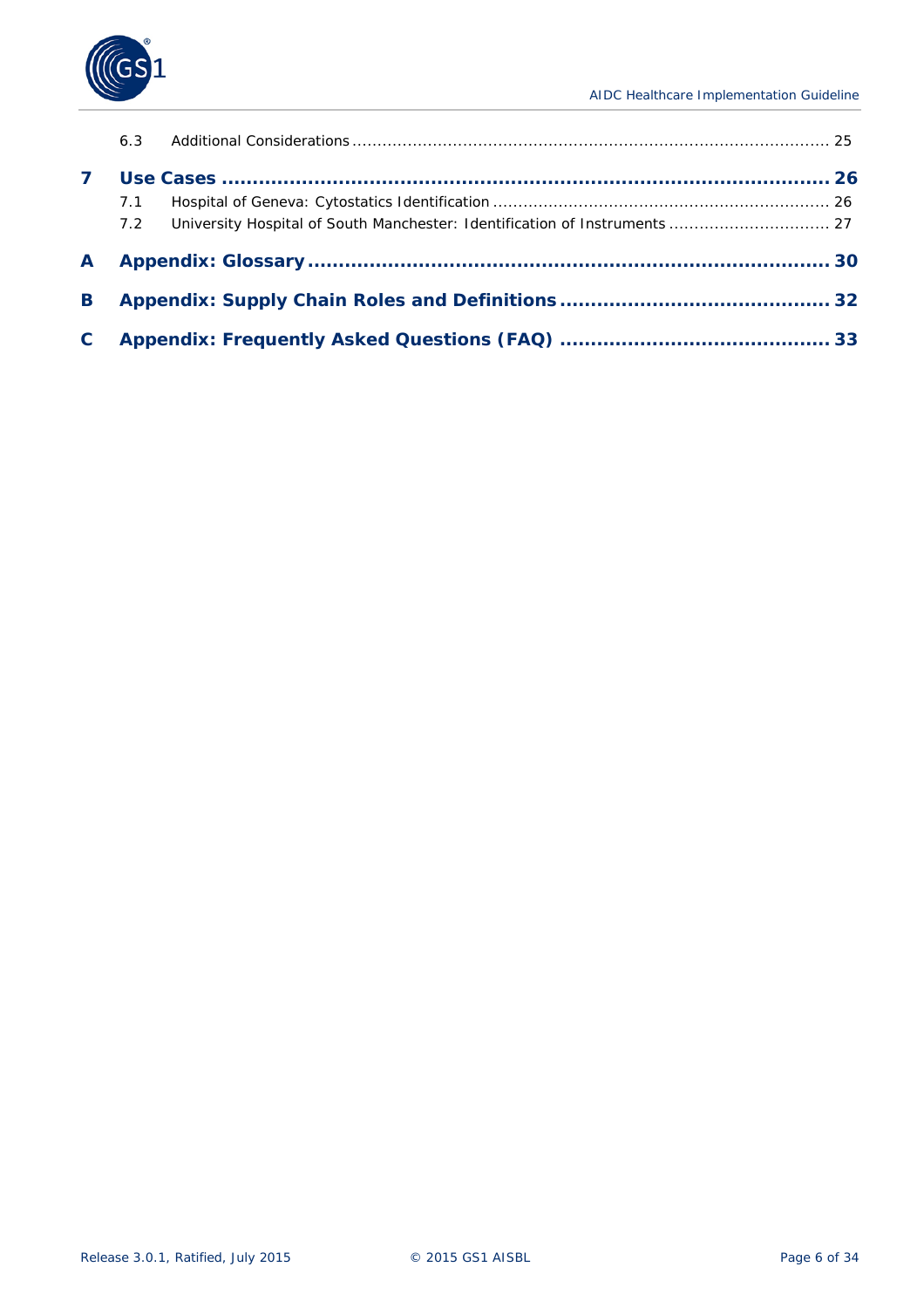

### <span id="page-6-0"></span>**1 Introduction**

GS1 Healthcare is a healthcare-specific, global user group bringing together both large and small Healthcare stakeholders: pharmaceutical and medical device suppliers and manufacturers, wholesalers and distributors, group purchasing organisations, hospitals, pharmacies, logistic providers, governmental and regulatory bodies and industry associations. It was formed in 2007 when the GS1 EPCglobal Healthcare and Life Sciences Industry Action Group (HLS) and the GS1 global Healthcare User Group (GS1 HUG) merged into one global Healthcare user group: "GS1 Healthcare".

The vision of GS1 Healthcare is to be the recognised, open and neutral source for regulatory agencies, industry organisations and other similar stakeholders who are seeking direction for global standards in healthcare for patient safety, supply chain security & efficiency, traceability and accurate data synchronisation. The mission of GS1 Healthcare is to lead the Healthcare sector to the successful development and implementation of global standards by bringing together experts in Healthcare to enhance patient safety and supply chain efficiencies.

Automatic Identification and Data Capture (AIDC) Standards for Healthcare trade items have been incorporated within the *GS1 General Specifications*. The result is a voluntary standard providing Healthcare industry stakeholders with a common set of data and data carriers to be applied to medical products at every packaging level, including specific guidance on selection and use of:

- Appropriate GS1 Product Identification Keys
- Additional product and production data, for example; batch/lot, expiration date, and/or serial number (where applicable)
- GS1 Data Carriers including; linear barcodes, two-dimensional barcodes and Radio Frequency Identification (RFID) tags

The Application Standard for AIDC in Healthcare was developed to target approximately 80% of the Healthcare products currently in the global marketplace. Future efforts will target additional AIDC marking needs.

These support the ability for sector-wide implementation of AIDC systems targeted to improve patient safety, reduce medication errors, facilitate anti-counterfeiting and enable effective product recalls, and adverse event reporting, while addressing inefficiencies throughout the Healthcare supply chain, and allowing stakeholders to improve and integrate their processes.

This work was completed over three (3) years by more than 100 experts from every region of the world and segment of the healthcare supply chain. This involved over 150 meetings (more than 4,500 contact hours) as the teams carefully compiled the industry's business requirements, and designed and delivered the global GS1 solutions to meet these challenging requirements.

With the publishing of these changes in the *GS1 General Specifications*, the focus has turned to developing this Implementation Guideline. It is intended to guide the Healthcare user through the process of implementing the GS1 System for AIDC in Healthcare.

#### <span id="page-6-1"></span>**1.1 Purpose of this Document**

For the buying, selling and trading of products and services, organisations need to adhere to standards in their communications with each other. The GS1 System is a set of standards that through its implementation, facilitates an efficient supply chain worldwide due to uniquely identified products, logistic units and locations. These standards are intended to be global, neutral, and nonambiguous. They facilitate product and data flow between supply chain partners such as suppliers, manufacturers, wholesalers, logistic providers, transporters, hospitals, etc. They help automatic data capture and data management, increase data flow, reduce cost and secure the supply chain.

The GS1 System uses identification numbers and supplementary data represented in a barcode format or in RFID tags to track and trace products in the supply chain. These numbers are also exchanged via electronic messages to be automatically integrated and stored in databases. They are the key to access a set of information that may be used for traceability. This document is intended to provide guidance to readers for:

■ Using a Global Trade Item Number (GTIN) in a Healthcare environment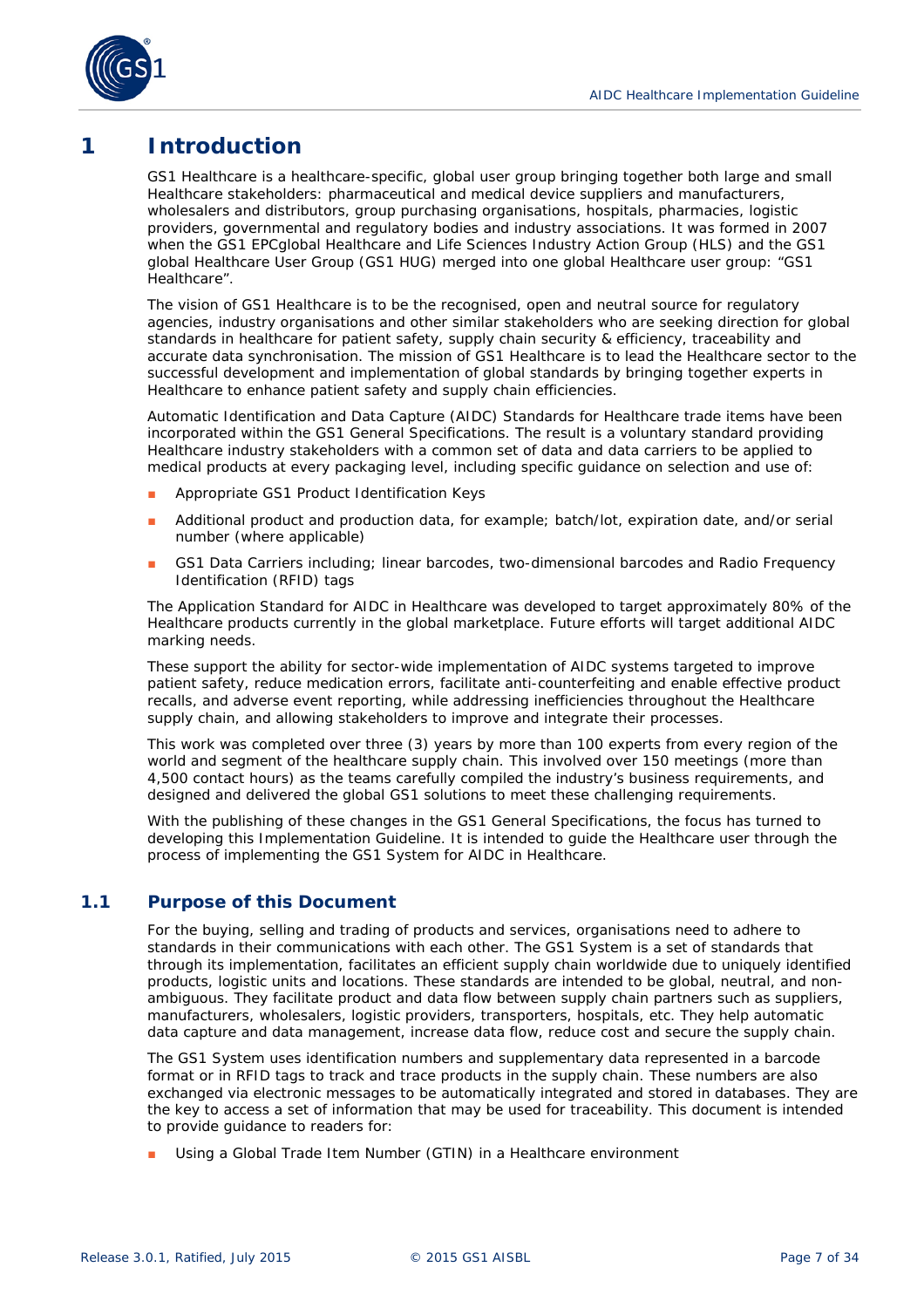

- Recognising when additional data is required for healthcare trade item identification and traceability
- Interpreting the various AIDC marking requirements for healthcare trade items.

This implementation guide does not set or modify GS1 standards. This guideline is intended to be used in conjunction with applicable GS1 standards, including but not limited to the:

- *GS1 General Specifications* (http://www.gs1.org/genspecs)
- *GS1 Healthcare GTIN Allocation Rules* (*[www.gs1.org/gtinrules](http://www.gs1.org/gtinrules)*)
- *GS1 Traceability Standard for Healthcare* (*<http://www.gs1.org/healthcare>*)
- *GS1 Global Data Dictionary – GDD* (*[http://gdd.gs1.org/gdd](http://gdd.gs1.org/gdd/public/default.asp)*)

**Important:** This document should not be interpreted as a regulatory guide for the marking or identification of products. It includes implementation guides for a variety of the more complicated issues encountered when implementing the GS1 standards outlined by this document. It seeks to increase consistency and ease of implementation by explaining the GS1 standards and providing real-world examples.



**Note:** The reader should refer to the latest published version of these standards when using this quide.



**Note:** Your local GS1 Member Organisation is the primary contact for additional information and assistance.

#### <span id="page-7-0"></span>**1.2 Who Will Use This Document?**

This document is intended for parties within the healthcare supply chain who are responsible for the selection of data and data carriers, the labelling of healthcare products, and parties that scan/read the data carriers.

Product identification principles as applied to the products in other industry sectors should be expanded to account for some unique characteristics in the healthcare sector, such as the risk classifications assigned to products and the need for products to be identified until point of use or throughout treatment.

This document will be used when an organisation has to define and apply a GTIN and the additional information to facilitate tracing its products throughout the supply chain. Organisations that may find this document useful include manufacturers, wholesalers, GPOs, distributors, logistic providers, retailers, hospitals and pharmacies.

The healthcare supply chain (figure below) represents the point of manufacture to end-of-treatment throughout the product lifecycle.



**Figure 1-1** Healthcare Supply Chain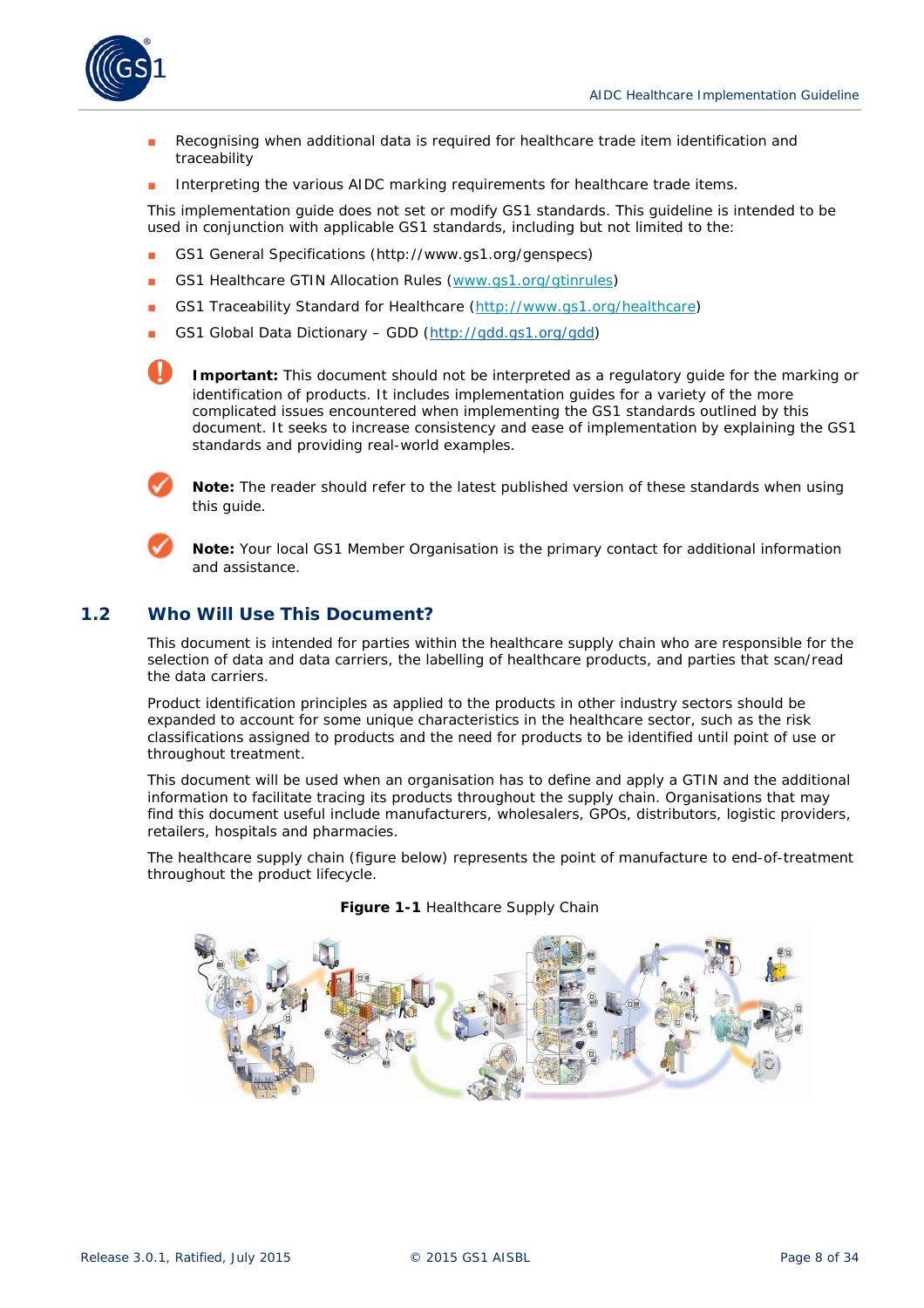

### <span id="page-8-0"></span>**2 Type of Products in Scope**

This section identifies example types of products with supplemental descriptions that are addressed in this document.

#### <span id="page-8-1"></span>**2.1 Pharmaceutical Products**

These products are submitted for market authorisation to be sold in a country. Depending on the healthcare organisation, an authorisation code can be given by a government agency, a GS1 member organisation, or any organisation validated by the ministry of health to allocate this code.

In most countries these products can only be sold in a selected distribution channel such as pharmacies and are subject to specific regulations.

#### **Over the Counter (OTC)**

An OTC is a pharmaceutical product, drug, or medicinal specialty who's dispensing or administration does not require medical authorisation. Normally it can be used by the consumers under their own initiative and responsibility to prevent, relieve or to treat symptoms or mild diseases. Its use, in the form, conditions and authorised dosages should be safe for the consumer.

This covers healthcare items, pharmaceuticals, and medical devices that do not require a medical prescription or direct medical intervention. Typical examples include bandages, first-aid kits, mouthwash, low-strength pain-killers, etc.

#### **Medical Prescription (Rx)**

A Medical Prescription Product (Rx) (often referred to as a Pharmaceutical) is a drug, medical device, or medicinal specialty that requires a medical prescription or direct medical intervention. Typical examples include, medicated bandages, pain medication, injectables, etc. and can normally only be obtained with a prescription from an appropriate health care practitioner.

#### **Hospital Pharmacy Production**

A Hospital Pharmacy Product is a product that has to be manufactured by a hospital pharmacy for internal or multi-hospital use, thus it is not (or is no more) marketed by the pharmaceutical company that supplied the raw material. These products may correspond to the Rx or OTC category. In any case, they have to be clearly identified from the production to the bedside.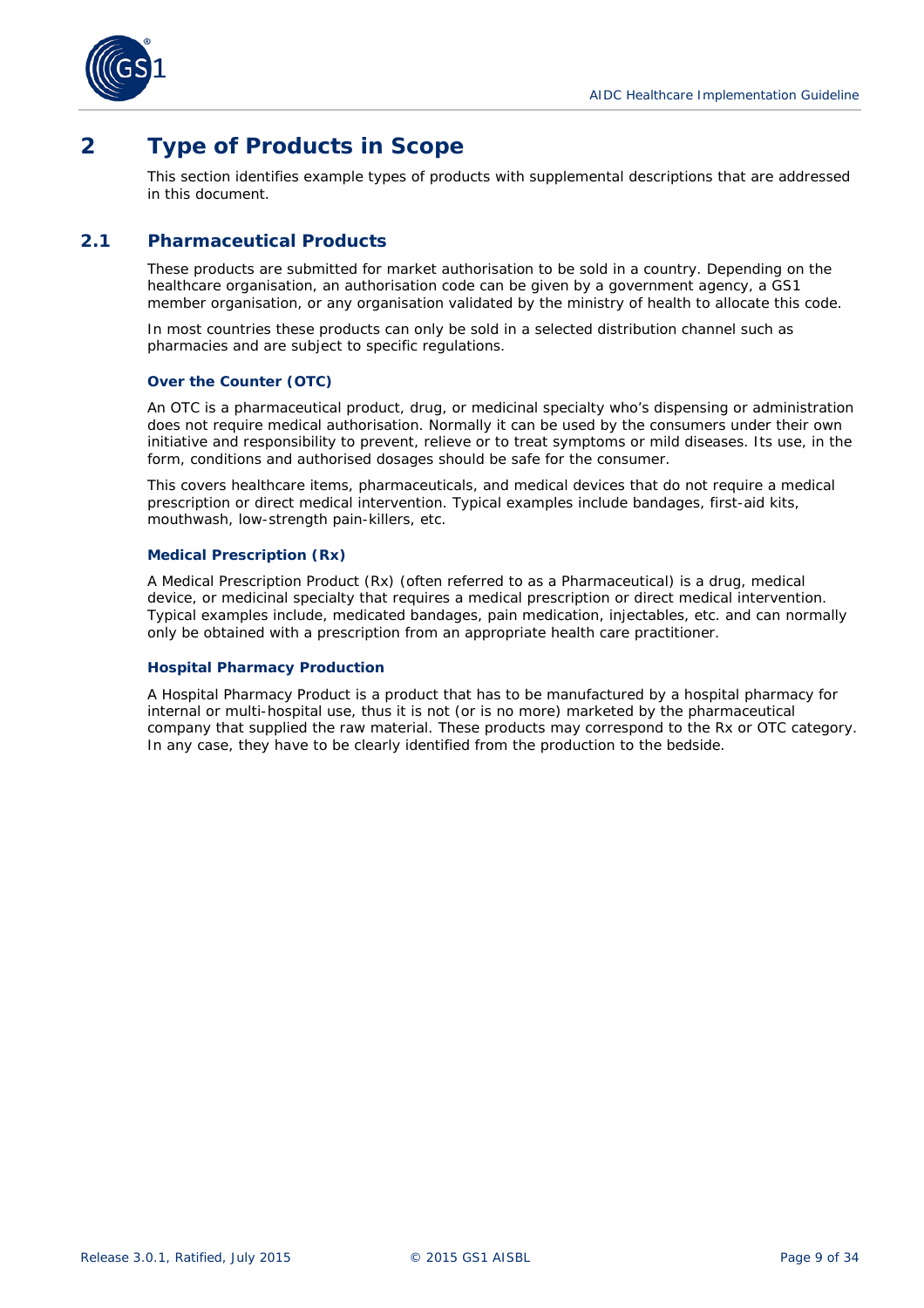

#### <span id="page-9-0"></span>**2.2 Medical Devices**

Medical device means any instrument, apparatus, implement, machine, appliance, implant, in vitro reagent or calibrator, software, material or other similar or related article intended by the manufacturer to be used, alone or in combination for human beings for one or more of the specific purposes of:

- Diagnosis, prevention, monitoring, treatment or alleviation of disease
- Diagnosis, monitoring, treatment, alleviation of or compensation for an injury
- Investigation, replacement, modification or support of the anatomy or of a physiological process
- Supporting or sustaining life
- Control of conception
- Disinfection of medical devices
- Providing information for medical purposes by means of in vitro examination of specimens derived from the human body and which does not achieve its primary intended action in or on the human body by pharmacological, immunological or metabolic means, but which may be assisted in its function by such means.

### <span id="page-9-1"></span>**3 Healthcare Product Marking**

When adopting the GS1 standards for Healthcare product marking consideration should be given to the following:

- AIDC Marking Levels
- Product Configuration
- Package Hierarchy
- Distribution Channel

The following sections will more fully describe these areas of consideration to be used by the organisation(s) responsible for selection of the AIDC marking.



**Note:** All products shown in this implementation guide are intended as examples. Please refer to your local regulatory or trading partner requirements for more information.

**Note:** All of the terms used in sections *3.2* and *[3.3](#page-14-0)* are defined in section *[3.4](#page-15-0)*.

#### <span id="page-9-2"></span>**3.1 Human Readable Interpretation (HRI)**

Human Readable Interpretation (HRI) is the information printed adjacent to a barcode or RFID tag that represents data carried in the barcode or tag. The rules for defining and applying HRI are described in the GS1 General Specifications, Section 4.14. Healthcare products often encounter regulatory, space, and technical constraints, so some specific rules are outlined for these products and are outlined in Section 4.14.1.

The Healthcare HRI rules enable label designers to minimise space requirements by merging HRI and non-HRI text. Doing so enables the manufacturer to display product safety information such as the lot and expiry date, without the need to display it both as HRI and in a standard label structure.

The figure below illustrates one application of this approach, combining data labels (e.g. GTIN, SN, and batch/lot) with application identifier labels [(01), (21), (10)]. This approach enables the label designer to simultaneously meet the HRI and regulatory labelling requirements without having to print this information in two locations. Since the application identifier label is displayed next to each attribute, the data printed must follow the HRI rules, matching the data encoded in the barcode symbol.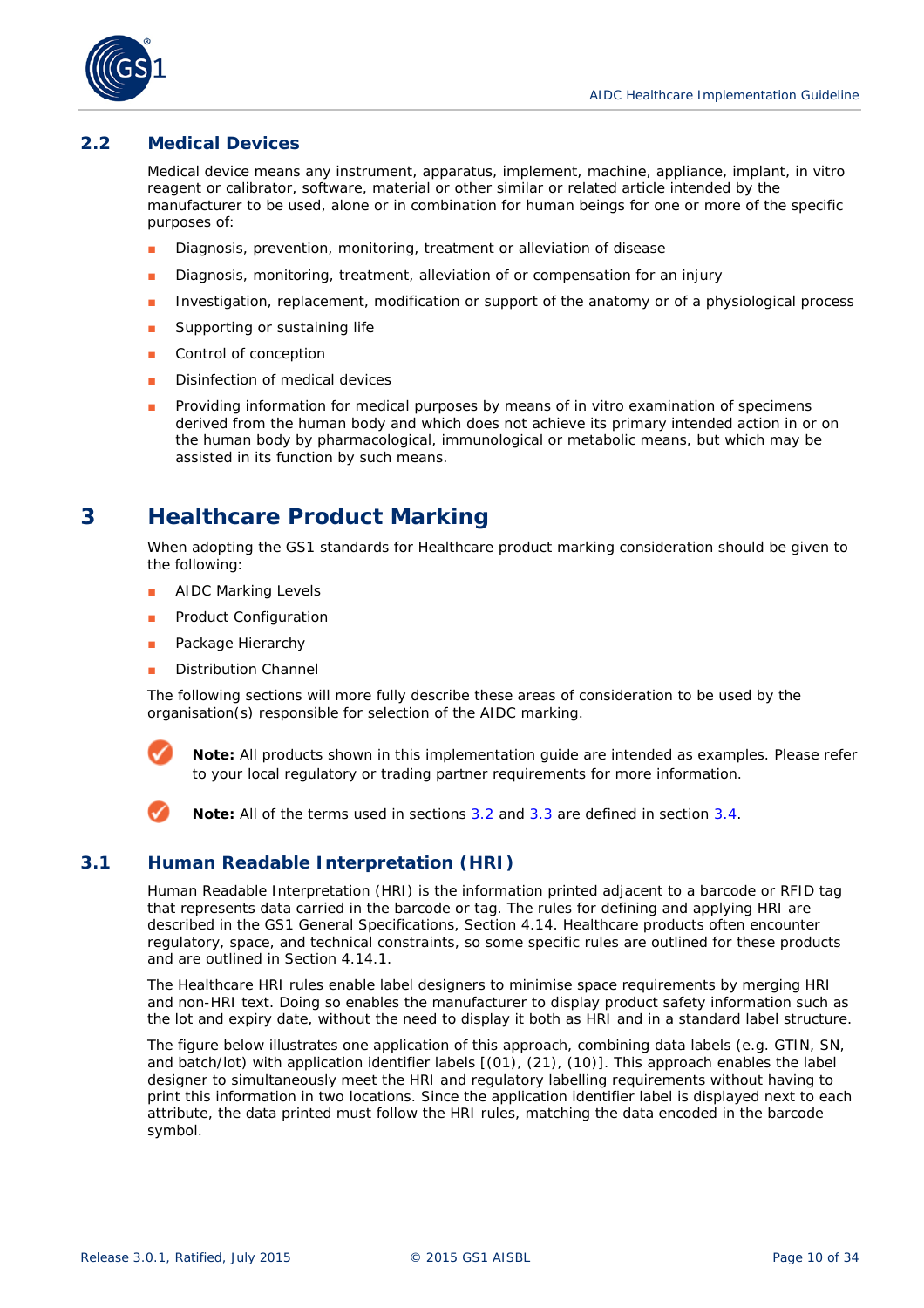

**Figure 3-1** Labelling HRI text with data labels

#### GTIN (01) 09504000059101

| SN (21)  | 12345678p901 | Allen<br>Den |
|----------|--------------|--------------|
| Lot (10) | 1234567p     |              |
| EXP (17) | 141120       |              |

Regulators often require certain data attributes be represented in specific formats. This is especially true for date fields, such as expiry date. When the data format required to be displayed matches the HRI format, the AI may be used. However, as noted in the GS1 General Specifications, when it does not match, the AI must be omitted, but the data label should be used to identify the attribute. This applies to all attributes that may appear on a healthcare product label.

This is illustrated in **Figure 3-2.** In this example, the date shown in HRI is 141120, while in non-HRI, it is represented as 20 Nov 2014. Since these formats do not match, the non-HRI format may be used, but the application identifier label, (17), is omitted. The label formats used in the following examples are not intended to be descriptive or recommendations for meeting the requirements of the standards or local regulations. **Figure 3 3** illustrates additional examples of how HRI and non-HRI text may be combined.

Data labels are often prescribed by local regulators to ensure they are understood by the user of the product, requiring local languages to be used. Therefore, data labels that are not the same as the data titles defined in the GS1 General Specifications Section 3.2, Figure 3.2 -1, may be used to identify these data attributes as needed for each market. In addition to text labels, graphical data labels such as those defined in ISO 15223-1, may be used to identify label information, as illustrated in. **Figure 3 3**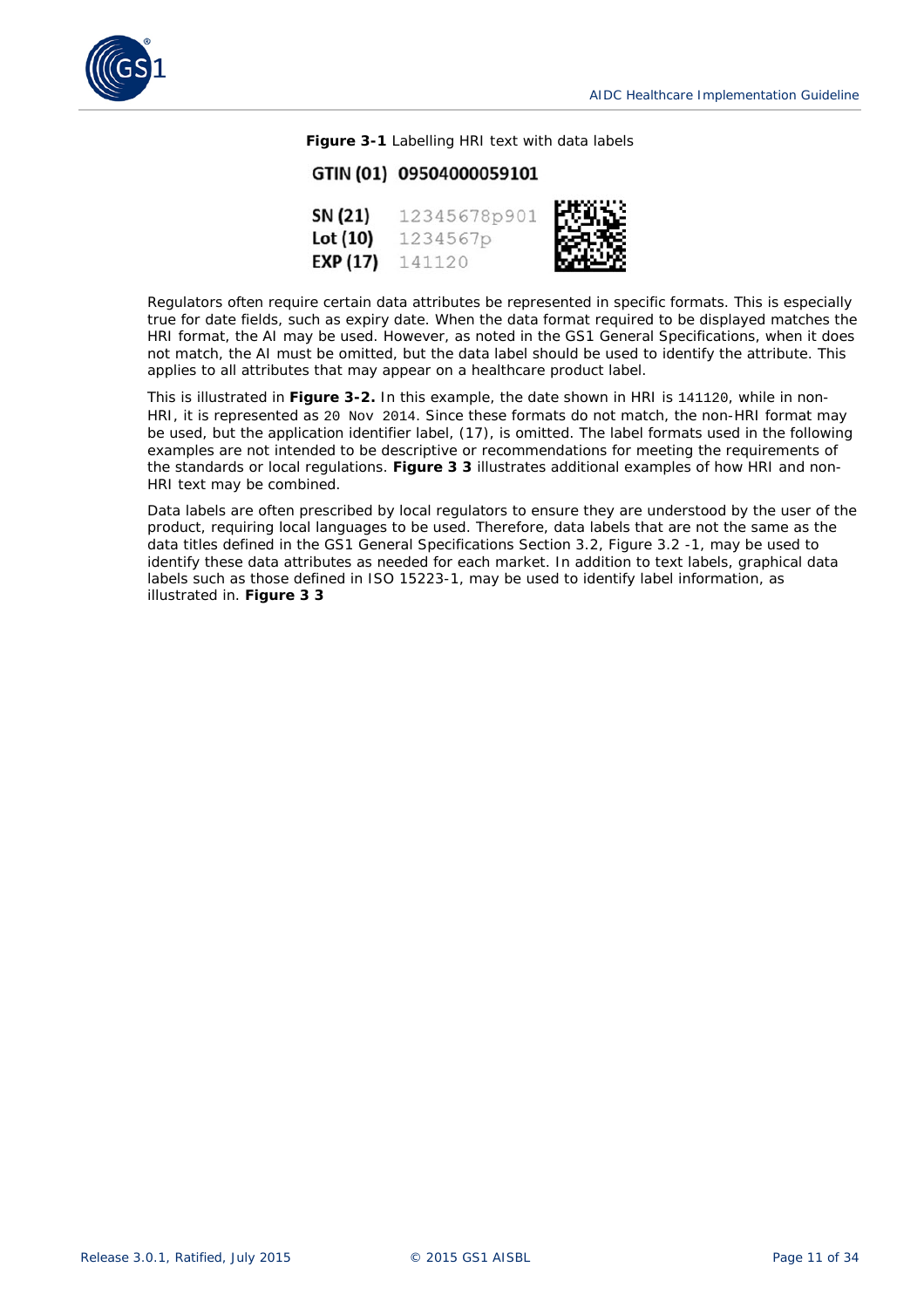





**Figure 3-3** Additional HRI configuration examples



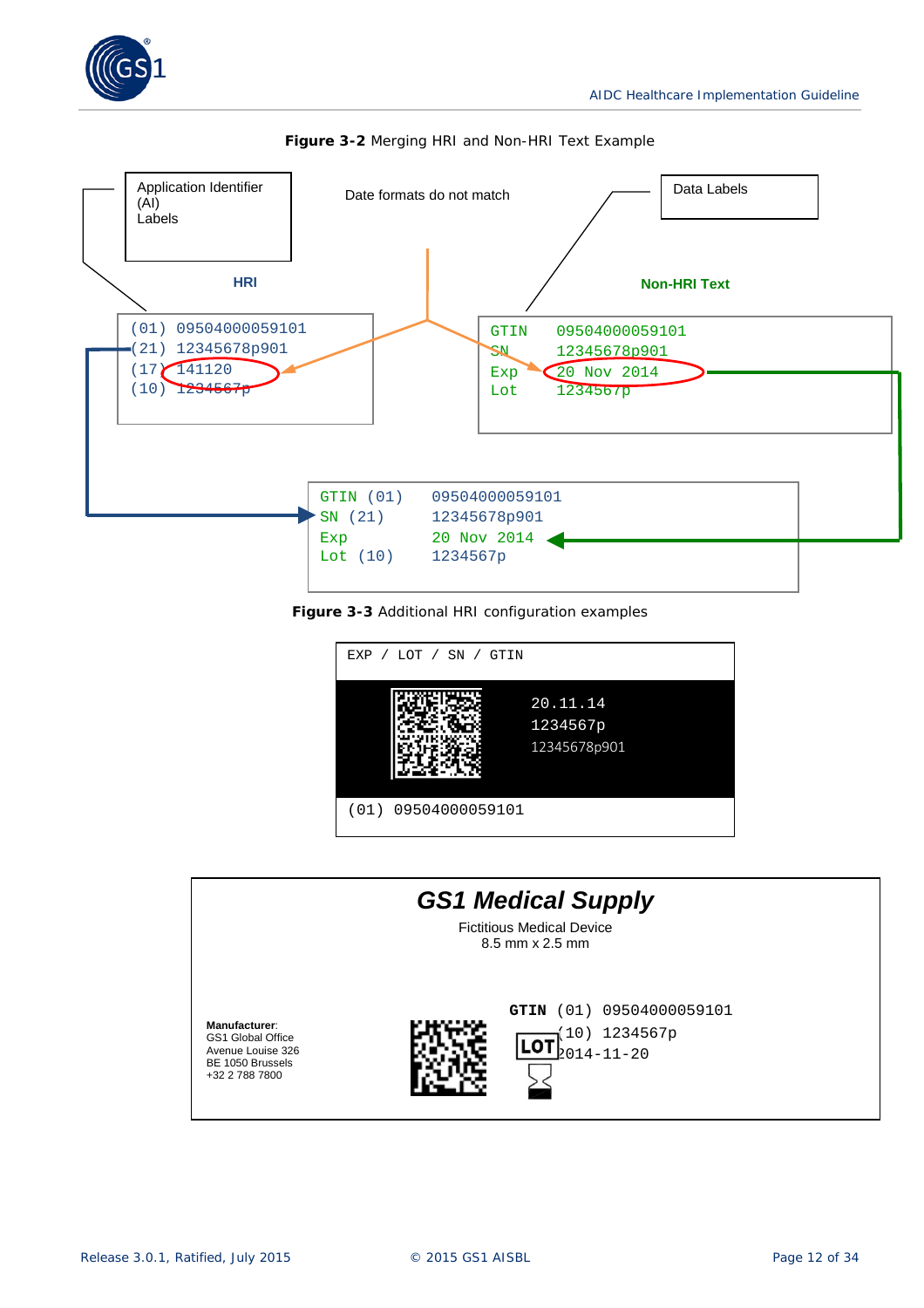

#### <span id="page-12-0"></span>**3.2 Marking for Pharmaceutical Products**

The following flow diagram will assist the reader in visualising the navigation of Healthcare AIDC Marking for Pharmaceutical Products. This should be reviewed in conjunction with the *GS1 General Specifications* and the Pharmaceutical Marking Grid **Figure 3-5**. It describes the possible combinations of data content for AIDC marking of Healthcare Pharmaceutical trade items.



**Note:** These are generalised examples. Refer to the *GS1 General Specifications* for details of specific information on data content. Local Regulatory requirements for data carrier, data content, etc. may supersede the information given in the Pharmaceutical Marking Grid (*Figure 3-5 Pharmaceutical Marking Grid*).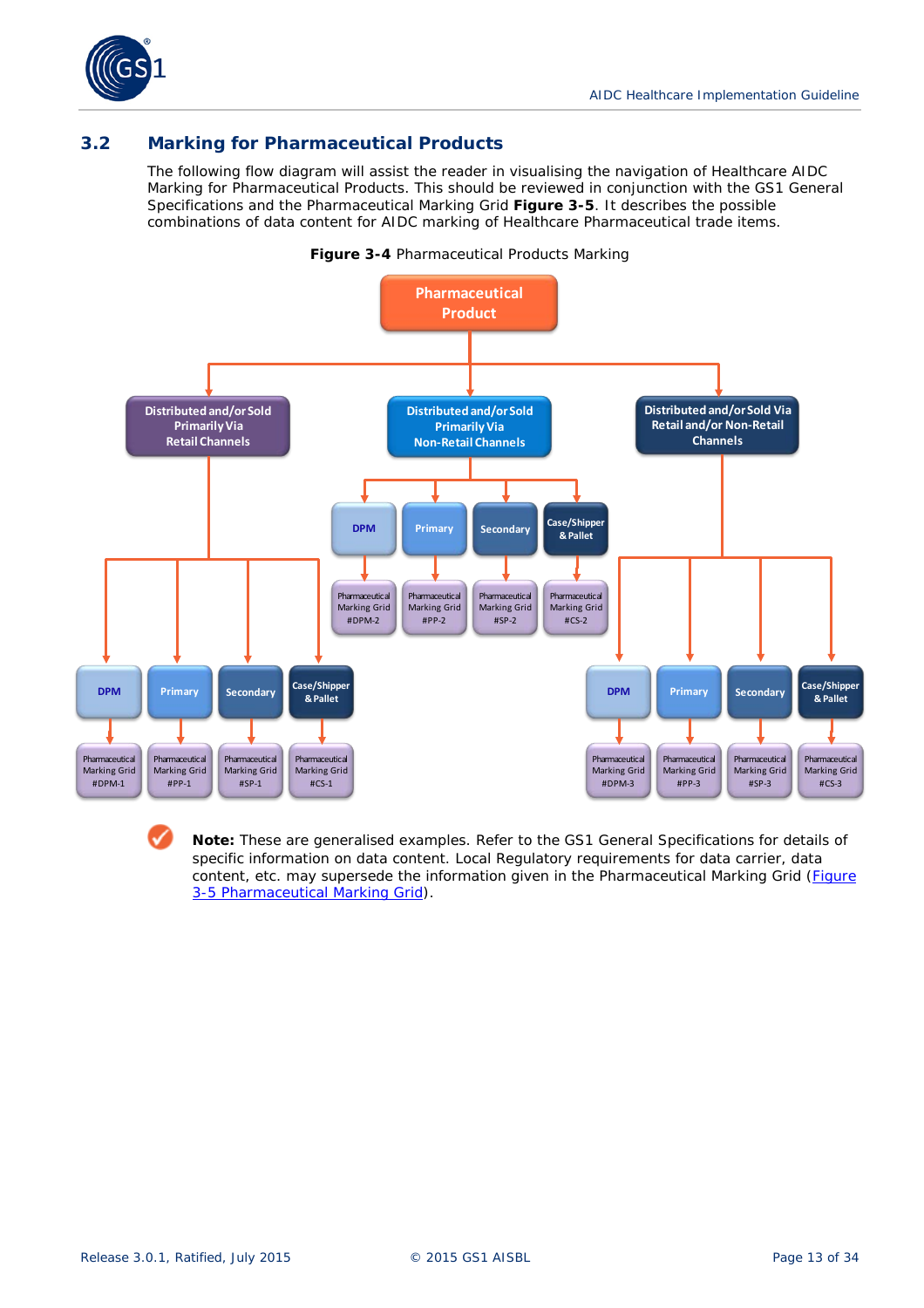

#### **Figure 3-5** Pharmaceutical Marking Grid

|                                   | <b>MINIMUM Level of AIDC Marking</b><br>(Retail)                                                                                                                                       |                                                                                                                      | <b>MINIMUM Level of AIDC Marking</b><br>(Non-Retail)                                                                                                                 |                                                                                                                   | <b>HIGHEST Level of AIDC Marking</b>                                                                                                                                                                                  |                                                                                                                                                                                      |
|-----------------------------------|----------------------------------------------------------------------------------------------------------------------------------------------------------------------------------------|----------------------------------------------------------------------------------------------------------------------|----------------------------------------------------------------------------------------------------------------------------------------------------------------------|-------------------------------------------------------------------------------------------------------------------|-----------------------------------------------------------------------------------------------------------------------------------------------------------------------------------------------------------------------|--------------------------------------------------------------------------------------------------------------------------------------------------------------------------------------|
|                                   |                                                                                                                                                                                        | <b>Pharmaceuticals Distributed and/or Sold</b><br><b>Primarily Via Retail Channels</b>                               |                                                                                                                                                                      | <b>Pharmaceuticals Distributed and/or Sold</b><br><b>Primarily Via Non-Retail Channels</b>                        | <b>Pharmaceuticals Distributed and/or Sold</b><br>Via Retail and/or Non-Retail Channels                                                                                                                               |                                                                                                                                                                                      |
|                                   | #DPM-1                                                                                                                                                                                 |                                                                                                                      | #DPM-2                                                                                                                                                               |                                                                                                                   | #DPM-3                                                                                                                                                                                                                |                                                                                                                                                                                      |
| <b>Direct Part</b><br><b>Mark</b> | <b>ENCODED DATA</b><br>Manufacturer<br><b>Distributor / Repacker</b><br>No AIDC Data                                                                                                   | <b>DATA CARRIER</b><br>Manufacturer<br><b>Distributor / Repacker</b><br>No AIDC Carrier                              | <b>ENCODED DATA</b><br>Manufacturer<br><b>Distributor / Repacker</b><br>No AIDC Data                                                                                 | <b>DATA CARRIER</b><br>Manufacturer<br><b>Distributor / Repacker</b><br>No AIDC Carrier                           | <b>ENCODED DATA</b><br>Manufacturer<br><b>Distributor / Repacker</b><br>No AIDC Data                                                                                                                                  | <b>DATA CARRIER</b><br>Manufacturer<br><b>Distributor / Repacker</b><br>No AIDC Carrier                                                                                              |
|                                   | <b>Hospital</b><br>No AIDC Data                                                                                                                                                        | Hospital<br>No AIDC Carrier                                                                                          | <b>Hospital</b><br>No AIDC Data                                                                                                                                      | <b>Hospital</b><br>No AIDC Carrier                                                                                | Hospital<br>No AIDC Data                                                                                                                                                                                              | Hospital<br>No AIDC Carrier                                                                                                                                                          |
|                                   | #PP-1                                                                                                                                                                                  |                                                                                                                      | $#PP-2$                                                                                                                                                              |                                                                                                                   | $#PP-3$                                                                                                                                                                                                               |                                                                                                                                                                                      |
| Primary<br>Package                | <b>ENCODED DATA</b><br><b>Manufacturer</b><br><b>Distributor / Repacker</b><br>No AIDC Data                                                                                            | <b>DATA CARRIER</b><br>Manufacturer<br><b>Distributor / Repacker</b><br>No AIDC Carrier                              | <b>ENCODED DATA</b><br>Manufacturer<br>Distributor / Repacker<br>GTIN-8; -12; -13; or -14,<br>or EPC SGTIN (if RFID)                                                 | <b>DATA CARRIER</b><br>Manufacturer<br><b>Distributor / Repacker</b><br>GS1-128, DataBar, Data<br>Matrix, or RFID | <b>ENCODED DATA</b><br>Manufacturer<br>Distributor / Repacker<br>GTIN-8; -12; -13; or -14,<br>or EPC SGTIN (if RFID)                                                                                                  | <b>DATA CARRIER</b><br>Manufacturer<br><b>Distributor / Repacker</b><br>GS1-128, DataBar, Data<br>Matrix, or RFID                                                                    |
|                                   | Hospital<br>No AIDC Data                                                                                                                                                               | Hospital<br>No AIDC Carrier                                                                                          | <b>Hospital</b><br>No AIDC Data                                                                                                                                      | <b>Hospital</b><br>No AIDC Carrier                                                                                | Hospital<br>GTIN-8; -12; -13; or -14,<br>+ Serial No. + Al(7003)<br>for short-expiry item                                                                                                                             | Hospital<br>GS1-128, DataBar, Data<br>Matrix, or RFID                                                                                                                                |
|                                   | <b>#SP-1</b>                                                                                                                                                                           |                                                                                                                      | $#SP-2$                                                                                                                                                              |                                                                                                                   | $#SP-3$                                                                                                                                                                                                               |                                                                                                                                                                                      |
| <b>Secondary</b><br>Packaging     | <b>ENCODED DATA</b><br><b>Manufacturer</b><br><b>Distributor / Repacker</b><br>GTIN-8; -12; -13                                                                                        | <b>DATA CARRIER</b><br>Manufacturer<br><b>Distributor / Repacker</b><br>UPC-E, UPC-A, EAN-8,<br>EAN-13, or DataBar   | <b>ENCODED DATA</b><br><b>Manufacturer</b><br><b>Distributor / Repacker</b><br>GTIN-8; -12; -13; or -14,<br>+ Lot + Expiry, or<br>EPC SGTIN (if RFID)                | <b>DATA CARRIER</b><br>Manufacturer<br>Distributor / Repacker<br>GS1-128, DataBar, Data<br>Matrix, or RFID        | <b>ENCODED DATA</b><br><b>Manufacturer</b><br><b>Distributor / Repacker</b><br>1st Mark: GTIN-8, GTIN-12, or<br><b>GTIN-13</b><br>2nd Mark:<br>GTIN-8; -12; -13; or -14,<br>+ Lot + Expiry + Serial No,<br>+ Potency, | <b>DATA CARRIER</b><br>Manufacturer<br><b>Distributor / Repacker</b><br>1st Mark: UPC-E, UPC-A, EAN-<br>8, EAN-13, or DataBar<br>2nd Mark: GS1-128, DataBar,<br>Data Matrix, or RFID |
|                                   | Hospital<br>No AIDC Data                                                                                                                                                               | Hospital<br>No AIDC Carrier                                                                                          | Hospital<br>No AIDC Data                                                                                                                                             | <b>Hospital</b><br>No AIDC Carrier                                                                                | or EPC SGTIN (if RFID)<br>Hospital<br>GTIN-8; -12; -13; or -14,<br>+ Serial No. + Al(7003)<br>for short-expiry item                                                                                                   | Hospital<br>GS1-128, DataBar,<br>Data Matrix, or RFID                                                                                                                                |
|                                   | #CS-1                                                                                                                                                                                  |                                                                                                                      | $#CS-2$                                                                                                                                                              |                                                                                                                   | #CS-3                                                                                                                                                                                                                 |                                                                                                                                                                                      |
| Case /<br><b>Shipper</b>          | <b>ENCODED DATA</b><br>Manufacturer<br><b>Distributor / Repacker</b><br>If Trade Item:<br>GTIN-8; -12; -13; or -14,<br>+ Lot + Expiry, or<br>EPC SGTIN (if RFID)<br>If Logistics Unit: | <b>DATA CARRIER</b><br>Manufacturer<br><b>Distributor / Repacker</b><br>GS1-128, Data Matrix, or RFID If Trade Item: | <b>ENCODED DATA</b><br>Manufacturer<br><b>Distributor / Repacker</b><br>GTIN-8; -12; -13; or -14,<br>+ Lot + Expiry, or<br>EPC SGTIN (if RFID)<br>If Logistics Unit: | <b>DATA CARRIER</b><br>Manufacturer<br>Distributor / Repacker<br>GS1-128, Data Matrix, or RFID                    | <b>ENCODED DATA</b><br>Manufacturer<br>Distributor / Repacker<br>If Trade Item:<br>GTIN-8; -12; -13; or -14,<br>+ Lot + Expiry + Serial No,<br>+ Potency, or EPC SGTIN (if<br>RFID)                                   | <b>DATA CARRIER</b><br>Manufacturer<br><b>Distributor / Repacker</b><br>GS1-128, Data Matrix, or RFID                                                                                |
|                                   | Al(00) SSCC or<br>EPC SSCC (if RFID)                                                                                                                                                   |                                                                                                                      | Al(00) SSCC or<br>EPC SSCC (if RFID)                                                                                                                                 |                                                                                                                   | If Logistics Unit:<br>Al(00) SSCC or<br>EPC SSCC (if RFID)                                                                                                                                                            |                                                                                                                                                                                      |
|                                   | <b>Hospital</b><br>No AIDC Data                                                                                                                                                        | Hospital<br>No AIDC Carrier                                                                                          | Hospital<br>No AIDC Data                                                                                                                                             | Hospital<br>No AIDC Carrier                                                                                       | Hospital<br>GTIN-8; -12; -13; or -14,<br>+ Serial No. + Al(7003)<br>for short-expiry item                                                                                                                             | Hospital<br>GS1-128, Data Matrix, or RFID                                                                                                                                            |
|                                   | #P-1                                                                                                                                                                                   |                                                                                                                      | $#P-2$                                                                                                                                                               |                                                                                                                   | $#P-3$                                                                                                                                                                                                                |                                                                                                                                                                                      |
| <b>Pallet</b>                     | <b>ENCODED DATA</b><br>Manufacturer<br><b>Distributor / Repacker</b><br>If Trade Item:<br>GTIN-8; -12; -13; or -14,<br>+ Lot + Expiry, or<br>EPC SGTIN (if RFID)                       | <b>DATA CARRIER</b><br>Manufacturer<br><b>Distributor / Repacker</b><br>GS1-128, or RFID                             | <b>ENCODED DATA</b><br>Manufacturer<br>Distributor / Repacker<br>If Trade Item:<br>GTIN-8; -12; -13; or -14,<br>+ Lot + Expiry, or EPC SGTIN<br>(if RFID)            | <b>DATA CARRIER</b><br>Manufacturer<br>Distributor / Repacker<br>GS1-128 or RFID                                  | <b>ENCODED DATA</b><br>Manufacturer<br>Distributor / Repacker<br>If Trade Item:<br>GTIN-8; -12; -13; or -14,<br>+ Lot + Expiry + Serial No,<br>or EPC SGTIN (if RFID)                                                 | <b>DATA CARRIER</b><br>Manufacturer<br><b>Distributor / Repacker</b><br>GS1-128 or RFID                                                                                              |
|                                   | If Logistics Unit:<br>Al(00) SSCC, or EPC SSCC<br>(if RFID)                                                                                                                            |                                                                                                                      | If Logistics Unit:<br>AI(00) SSCC, or EPC SSCC<br>(if RFID)                                                                                                          |                                                                                                                   | If Logistics Unit:<br>AI(00) SSCC, or EPC SSCC<br>(if RFID)                                                                                                                                                           |                                                                                                                                                                                      |
|                                   | Hospital<br>No AIDC Data                                                                                                                                                               | Hospital<br>No AIDC Carrier                                                                                          | Hospital<br>No AIDC Data                                                                                                                                             | <b>Hospital</b><br>No AIDC Carrier                                                                                | Hospital<br>No AIDC Data                                                                                                                                                                                              | Hospital<br>No AIDC Carrier                                                                                                                                                          |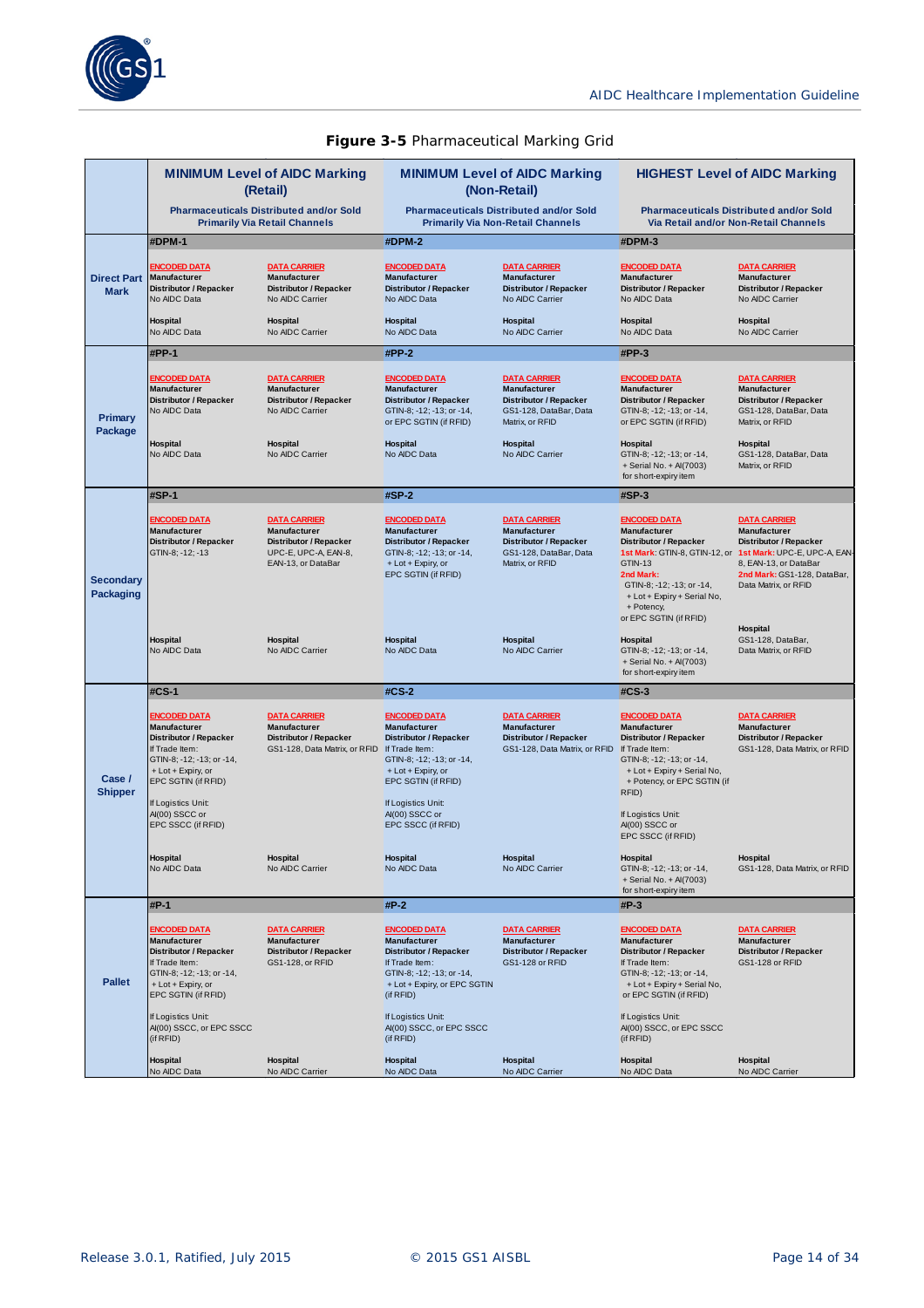

#### <span id="page-14-0"></span>**3.3 Marking for Medical Devices**

When the AIDC marking of Medical Devices is required, the following flow diagram will assist the reader in visualising the navigation of Healthcare Marking for Medical Devices.

This should be reviewed in conjunction with the *GS1 General Specifications*. Not all Medical Device trade items may require AIDC marking, as defined by regulations and/or manufacturers' processes.



#### **Figure 3-6** Medical Devices Marking

**Note:** In all instances, the reader should refer to the appropriate Trade Item Application Specification section of the *GS1 General Specification*s should be referred to for detailed information and guidance on AIDC Marking.

#### **For the purpose of this document and its related application:**

- "Device/Drug Identifier", "DI" as indicated in the Decision Tree, is the identifier for the trade item and is at a minimum, the Global Trade Item Number (GTIN).
- "Production Identifier(s)", "PI" as indicated in the Decision Tree, are Expiry Date, Batch / Lot Numbers and/or Serial Numbers used for product traceability. In applying "Production Identifiers" it is the responsible entity's decision whether a product is lot or serial number controlled.
- Instances noted above of "DI" only indicate "MINIMUM Level of AIDC Marking" and instances noted above of "DI" + "PI" indicate ENHANCED and HIGHEST Levels of AIDC Marking". As the "MINIMUM Level of AIDC Marking" may in some cases include no AIDC marking as an option, the appropriate Trade Item Application Specification section of the GS1 General Specifications should be referred to for detailed information and guidance about requirements and options.
- "Direct Part Marking" can be realised by various technologies that leave a permanent mark.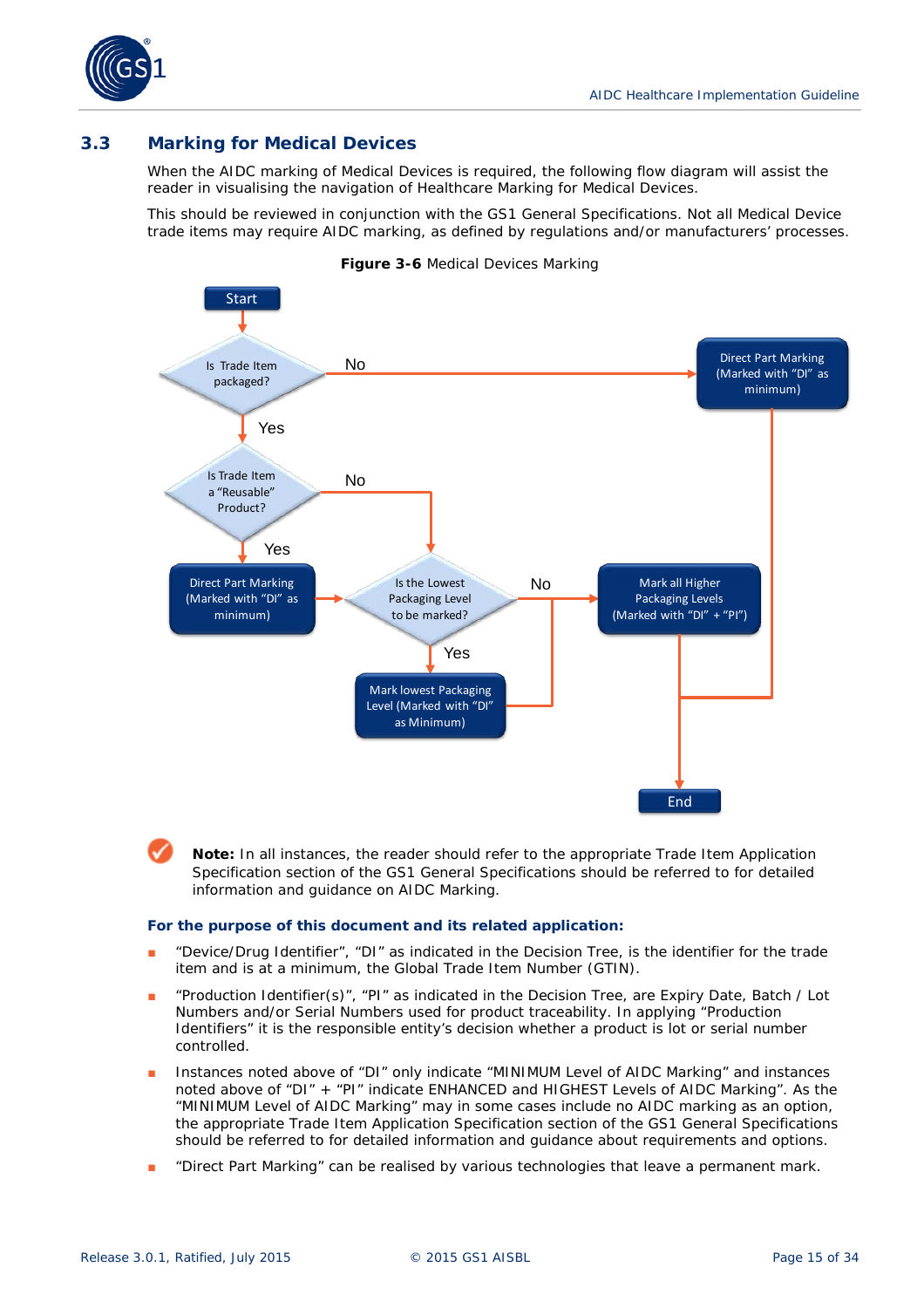

Technical and practical feasibility of using a marking technology at the respective pack level (or direct on the product itself) is a prerequisite (e.g. sufficient space, substrate or packaging material suitability, etc.).

#### <span id="page-15-0"></span>**3.4 AIDC Marking Levels**

The AIDC marking of healthcare products uses a graduated system of marking; Minimum, Enhanced and Highest. The identification solution for each of these levels may differ between the category of "pharmaceuticals" (which includes biologics, vaccines, controlled substances, clinical trial pharmaceuticals and therapeutic nutritional products) versus the category of "medical devices" (which includes all classes of medical devices) and may also differ by configuration or packaging level (trade items direct marked, primary packaging, secondary packaging, case/shipper, pallet, logistics unit).

Consideration should first be given to the data to be included in the data carrier. Decisions will take into account different levels of AIDC Marking. The three levels of AIDC Marking are designated Minimum, Enhanced and Highest based on information need.

#### <span id="page-15-1"></span>**3.4.1 MINIMUM Level of AIDC Marking**

A level within a graduated system of AIDC trade item marking that provides a GTIN with no attribute information; it is used with products that do not require a high level of traceability control. Marking at this level includes the GTIN at a minimum.

#### <span id="page-15-2"></span>**3.4.2 ENHANCED Level of AIDC Marking**

A level within a graduated system of AIDC trade item marking, it provides GTIN plus attribute information. This includes products that require a higher level of traceability control. Marking at this level includes the GTIN, Batch or Lot Control Numbers, and the Expiration Date (when applicable).

#### <span id="page-15-3"></span>**3.4.3 HIGHEST Level of AIDC Marking**

A level within a graduated system of AIDC trade item marking, it provides GTIN, serialisation, and potentially other attribute information. This includes products that require the highest level of traceability control. Marking at this level includes a GTIN, Serial Number and Expiration Date (when applicable).

#### <span id="page-15-4"></span>**3.5 Product Configurations**

Consideration should next be given to where on the product the data will be carried. Decisions will take into account different levels of product configuration.

#### <span id="page-15-5"></span>**3.5.1 Direct Part Marking (DPM)**

Direct part marking (DPM) refers to a process of marking a symbol directly onto an item without packaging using an intrusive or non-intrusive method instead of applying a label or using another indirect marking process. Information related to applying DPM to health care products is described in the GS1 General Specifications, beginning with Section 2.1.1.8.

#### **Figure 3-7** Example Direct Part Marking

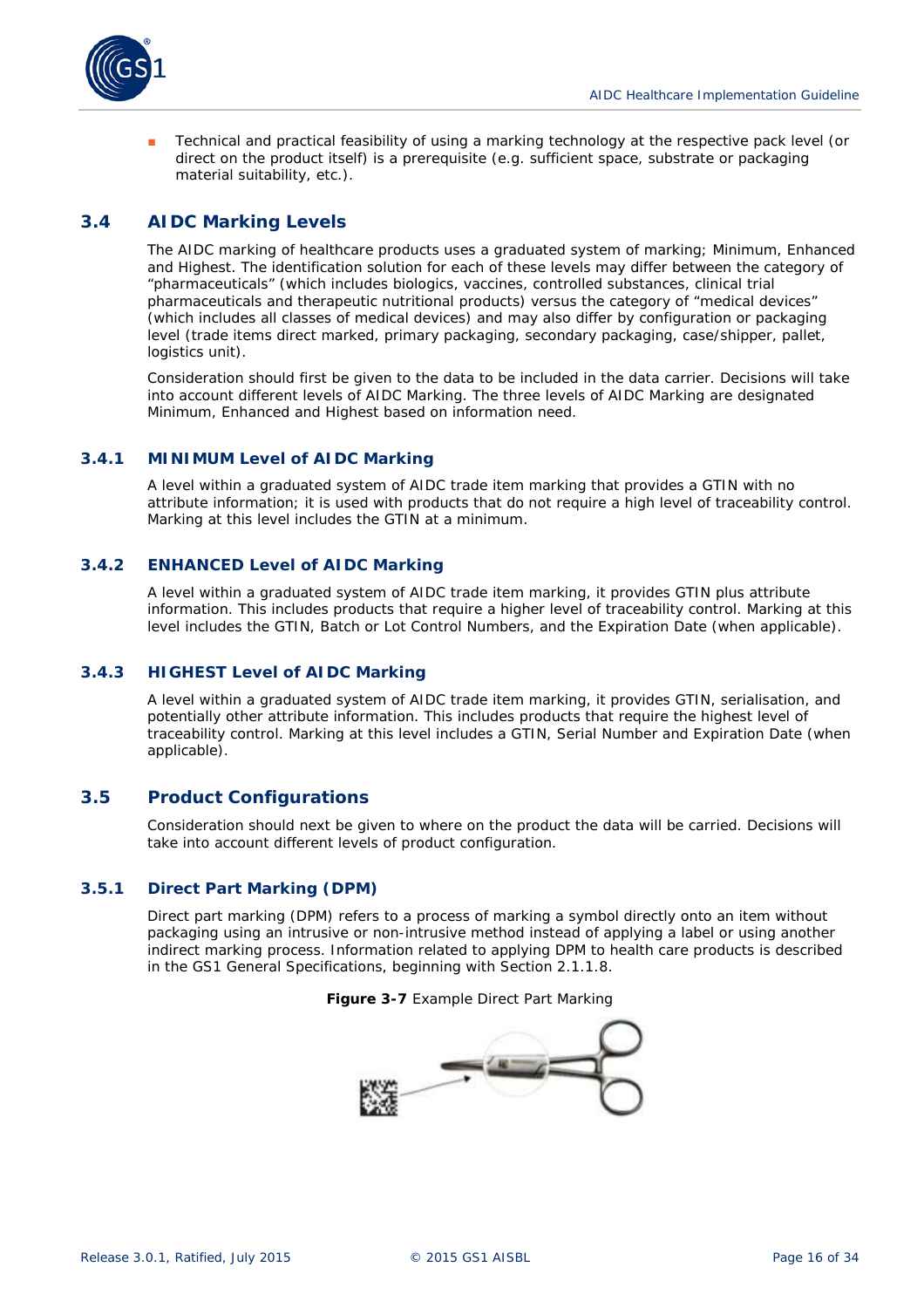

#### <span id="page-16-0"></span>**3.5.2 Primary Package**

The primary package is the first level of packaging for the product marked with a data carrier either on the packaging or on a label affixed to the packaging.

Primary package configurations may consist of:

- sterile packaging
- non-sterile packaging
- single item
- group of items
- combination of items for a single therapy (kit)

**Figure 3-8** Primary Package examples:



**Figure 3-9** Kit example



#### <span id="page-16-1"></span>**3.5.3 Secondary Package**

Secondary packaging configurations consist of packages containing one or more single items in their Primary Packaging

**Figure 3-10** Secondary Package examples:



#### **3.5.4 Case / Shipper and Pallet**

<span id="page-16-2"></span>These are packaging configurations that may be used as either trade items or logistic units. Case / shippers may contain one or more items in their Primary Packaging and/or Secondary Packaging. Pallets may contain one or more case / shippers.



**Note:** Only fixed configuration Pallets and Shippers may be identified with a GTIN.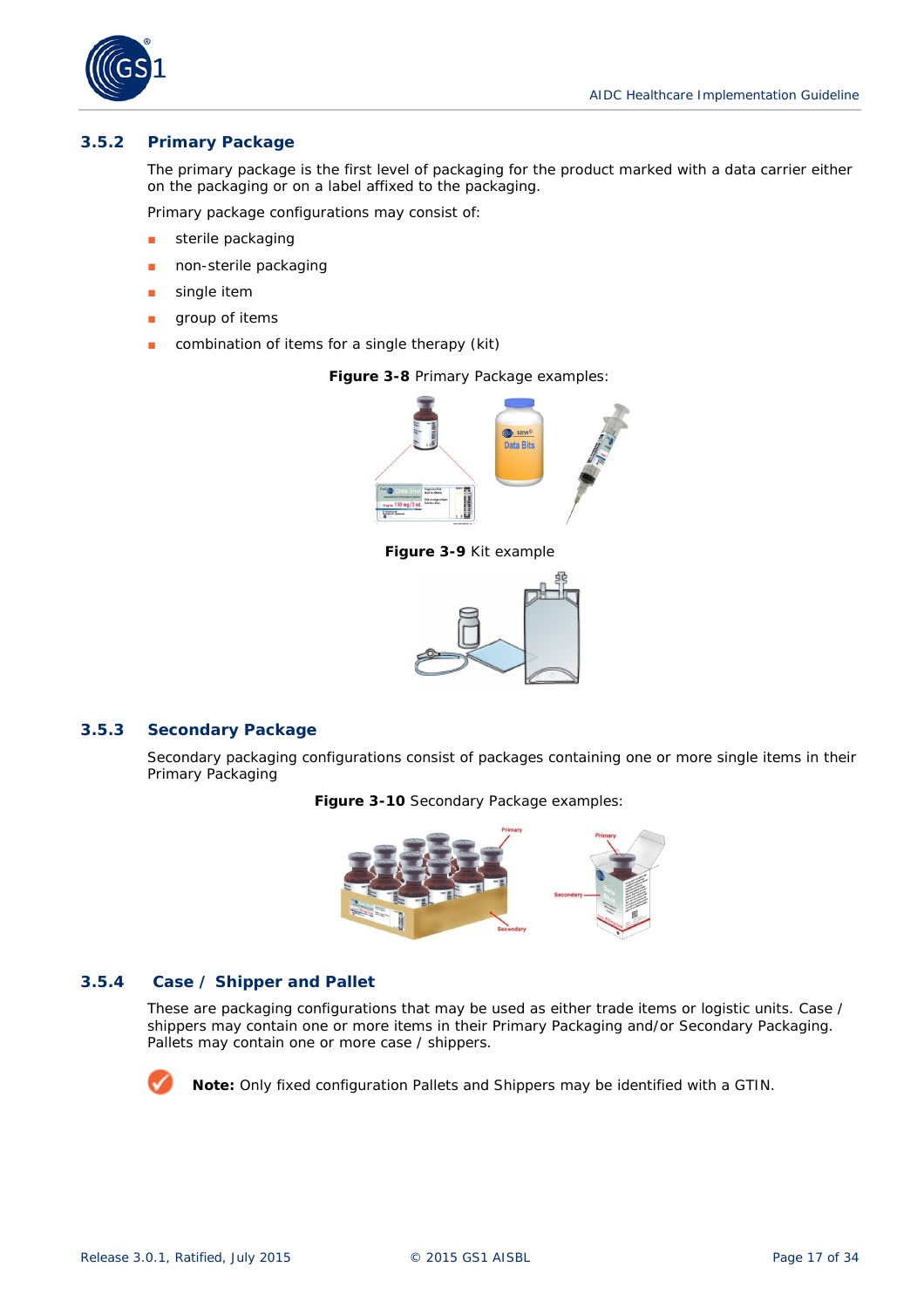

#### **Figure 3-11** Case / Shipper Example



**Figure 3-12** Pallet Example



#### <span id="page-17-0"></span>**3.6 Package Hierarchy**

Consideration should be given to the hierarchy of packaging. Each level of the package hierarchy presents different printing challenges in labelling (e.g. space, substrate, production line speed, etc.). Each level also presents differing data information requirements: GS1 Identification Key or GS1 Identification Key plus additional data.

The GS1 System provides a variety of Data Carriers that will meet the combination of printing and data needs. This section will offer illustrations and examples.



**Figure 3-13** Package Hierarchy Illustration

**Note:** Pallets can be marked with either GTIN (following *GS1 Healthcare GTIN Allocation Rules*) or Serial Shipping Container Code (SSCC) identifiers (which is defined in Section  $4.2$ ).

The table below provides examples of the different symbologies, coding options and information attributes for each packaging level and the associated label size.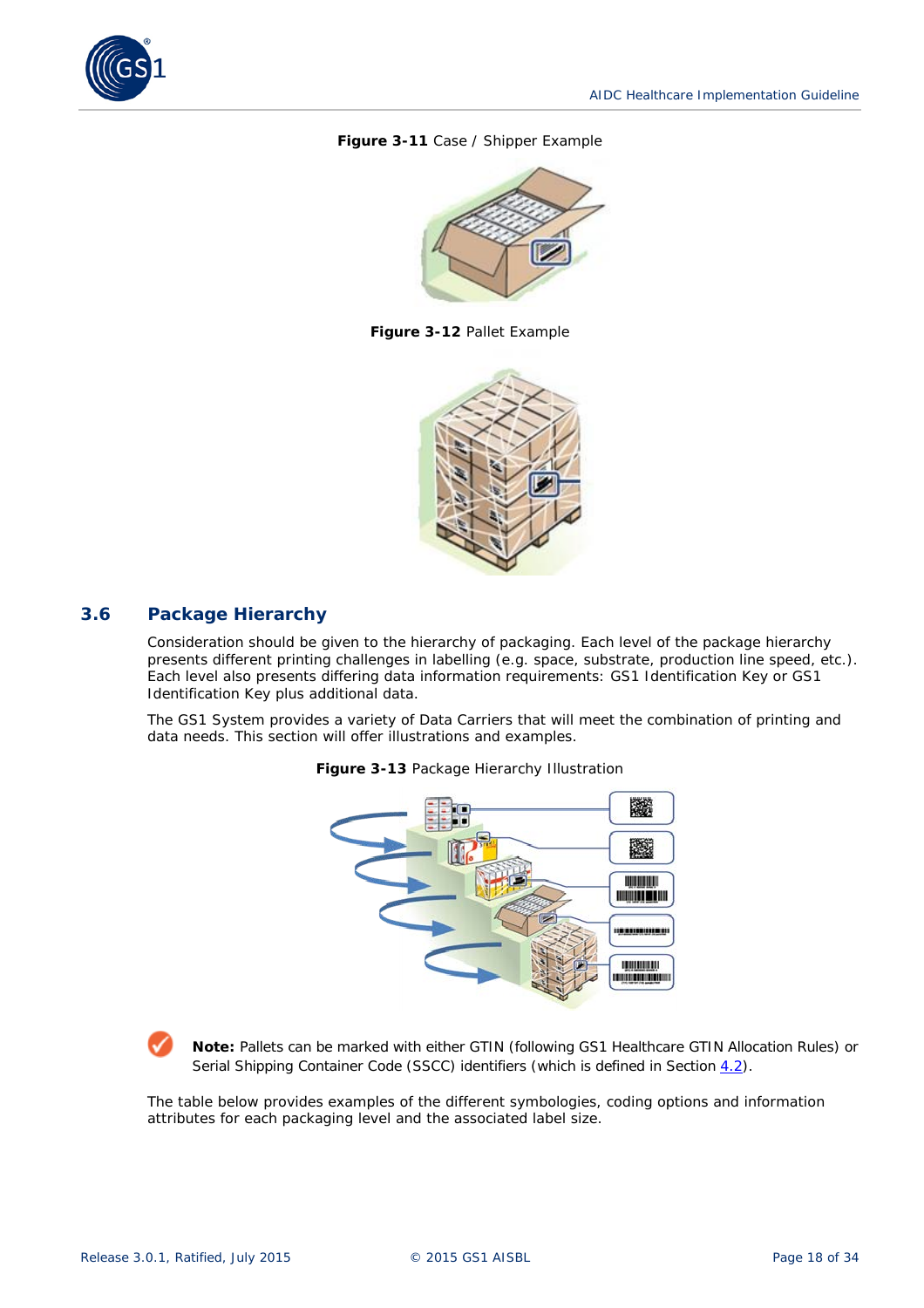

#### **Table 3-1** Package Hierarchy Examples

|                                                                                     | <b>Healthcare Product</b> | GS1 Key  | Additional<br>data                            | Encoded information and GS1 Data<br>Carriers                                                                                                                                                               |
|-------------------------------------------------------------------------------------|---------------------------|----------|-----------------------------------------------|------------------------------------------------------------------------------------------------------------------------------------------------------------------------------------------------------------|
| Primary packaging<br>(one pill in the blister<br>cell)                              | 開图<br>国图<br>国图门<br>图图(    | GTIN "1" | Lot ABC<br>Expiry date<br>$31$ -Dec-<br>2010  | (01) 07665431234566 (17) 101231 (10) ABC<br>Suggested GS1 Data Carriers: GS1<br>DataMatrix, GS1 DataBar<br><b>or</b><br>(01) 07665431234566<br>Suggested GS1 Data Carriers: GS1<br>DataMatrix, GS1 DataBar |
| Secondary<br>packaging**<br>(two blisters in one<br>box)                            |                           | GTIN "2" | Lot ABC<br>Expiry date<br>$31 - Dec-$<br>2010 | (01) 07665433456781(17)101231(10)ABC<br>Suggested GS1 Data Carriers: GS1<br>DataMatrix, GS1-128, GS1 DataBar                                                                                               |
| Multi-pack<br>(7 boxes)<br>This is only an<br>example of another<br>packaging level |                           | GTIN "3" | Lot ABC<br>Expiry date<br>$31 - Dec-$<br>2010 | (01)07665431234887(17)101231(10)ABC<br><b>or</b><br>(01)17665431234563(17)101231(10)ABC<br>Suggested GS1 Data Carriers: GS1<br>DataMatrix, GS1-128, GS1 DataBar                                            |
| Case<br>(8 multi-packs)                                                             |                           | GTIN "4" | Lot ABC<br>Expiry date<br>$31 - Dec-$<br>2010 | (01)07665431234573(17)101231(10)ABC<br>or<br>(01)27665431234560(17)101231(10)ABC<br>Suggested GS1 Data Carriers: GS1-128, GS1<br><b>DataMatrix</b>                                                         |

\* For information on GS1 Keys refer to the *GS1 General Specifications*.

\*\* Secondary Packages in some countries is sold through retail point of sale (refer to *Figure 3-5 Pharmaceutical Marking Grid*).

**Note:** Regulatory requirements may specify the data carrier(s) to be used. As these examples do not cover all possible scenarios, please refer to the *GS1 General Specifications* for more detailed information.

#### <span id="page-18-0"></span>**3.7 Distribution Channel**

Consideration should be given to the channel (such as Retail Point-of-Sale) through which the products are intended to be distributed to aid in the selection of the data and data carrier. A product may belong in more than one channel depending on the target market(s). Please refer to the *GS1 General Specifications* more information on distribution channels and target markets.



**Note:** Specific sectors have requirements or restrictions with regards to the symbologies that may be deployed (e.g. Retail Point-of-Sale).

### <span id="page-18-1"></span>**4 GS1 Identification Keys and Additional Data used in this Document**

When marking Healthcare products, GS1 Identification Keys are used to identify trade items and logistic units. Additional data may be associated with the GS1 Identification Keys through the use of GS1 Application Identifiers (AI's). Following are the GS1 Identification Keys and Application Identifiers that are contained in the *GS1 General Specifications* for use in Healthcare AIDC applications. It is not a requirement to use multiple forms of product identification (GTIN, Global Returnable Asset Identifier (GRAI), etc.) on the same package.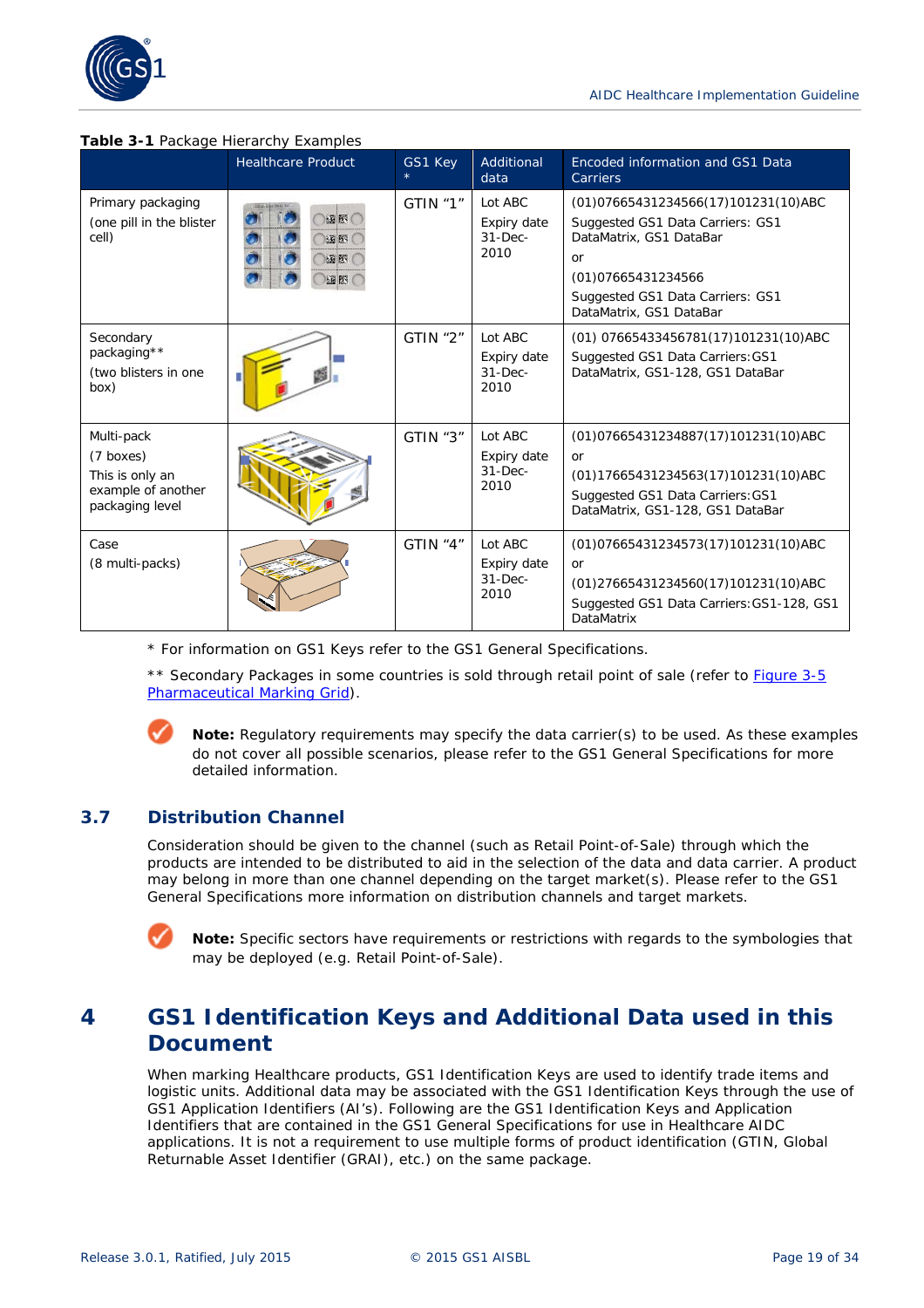

**Note:** The Identification Keys which are shown in this section are examples of what are typically used in the Healthcare industry, other types of Identification Keys may be used.

**Note:** Refer to the GS1 Global Data Dictionary for the latest approved definitions.

#### <span id="page-19-0"></span>**4.1 Global Trade Item Number (GTIN)**

The GS1 Key for unique product identification is the Global Trade Item Number (GTIN) which is assigned AI (01). GTINs are used to identify "trade items" (i.e., products and services that may be priced, ordered or invoiced at any point in the supply chain). They are assigned by the responsible entity who is normally responsible for the allocation of the GTIN.

A company receives a GS1 Company Prefix by joining a GS1 Member Organisation. This gives the company the ability to create GTINs and access to the GS1 standards.



**Note:** Refer to the *GS1 General Specification*s and *GS1 Healthcare GTIN Allocation Rules* (*[http://www.gs1.org/gtinrules](http://www.gs1.org/1/gtinrules/admin.php/p=static/t=healthcare)*) for the GTIN Structure.

#### <span id="page-19-1"></span>**4.2 Serial Shipping Container Code (SSCC)**

The GS1 Key for uniquely identifying a logistic unit is the SSCC, which is assigned AI (00). The SSCC can provide a link between the physical logistic unit and information pertaining to the logistic unit that is communicated between trading partners using Electronic Data Interchange (EDI).



**Note:** Refer to *GS1 General Specifications* for the SSCC structure and rules of use.

#### <span id="page-19-2"></span>**4.3 Global Returnable Asset Identifier (GRAI)**

The GS1 Key for uniquely identifying returnable assets is the GRAI which is assigned AI (8003). GRAIs identify reusable packages or transport equipment of a certain value, such as a tote, a gas cylinder, or cold chain container. The GRAI enables tracking as well as recording of relevant data. A GRAI can be used to identify identical returnable assets (as an asset type) and when paired with an optional serial number can be used to uniquely identify individual assets within that asset type.



**Note:** Refer to the *GS1 General Specifications* for the GRAI Structure

#### <span id="page-19-3"></span>**4.4 Global Individual Asset Identifier (GIAI)**

The GS1 Key for uniquely identifying individual assets is the GIAI, which is assigned AI (8004). The GIAI enables tracking as well as recording of relevant data.

**Note:** Refer to *GS1 General Specifications* for the GIAI Structure

**Note:** Refer to the GS1 Global Data Dictionary for the latest approved definition

#### <span id="page-19-4"></span>**4.5 Batch/Lot - AI (10)**

If you require additional data to identify Batch or Lot Number, the GS1 Application Identifier (10) is used and typically assigned at the point of manufacture. This additional data is alphanumeric with a variable length of up to 20 characters.

#### <span id="page-19-5"></span>**4.6 Expiration Date - AI (17)**

If you require additional data to identify an Expiration Date the GS1 Application Identifier (17) (often referred to as expiry date, use by date or maximum durability date) is used. This indicates the limit of consumption or use of a product (e.g., for pharmaceutical products it can indicate the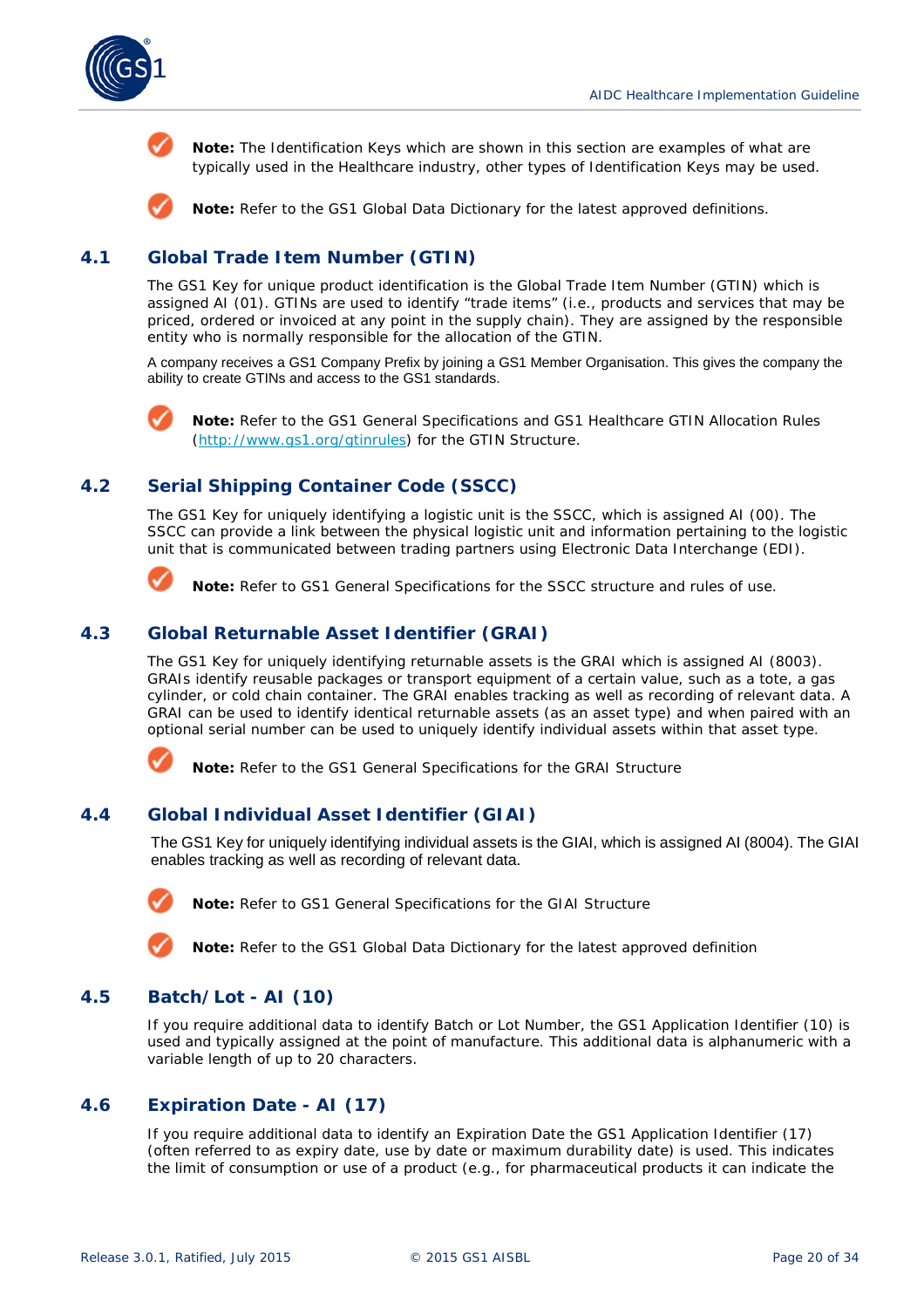

possibility of an indirect health risk resulting from the ineffectiveness of the product after the date). It is expressed as year, month and day (**YYMMDD)**.

**Note:** The Expiration Date data string can only specify dates within a certain range. Please refer to the *GS1 General Specifications* for additional information on structure and range.

#### <span id="page-20-0"></span>**4.7 Expiration Date and Time - AI (7003)**

When the exact expiration date and time is critical to patient safety, the Application Identifier (7003) is used. Date is expressed as year, month and day **(YYMMDD)** and time is expressed in hours and minutes **(HHMM)**. Examples might be customised pharmaceuticals in a hospital or public pharmacy with an expiration time within a single day.



**Note:** The Expiration Date and Time data string can only specify dates within a certain range. Please refer to the *GS1 General Specifications* for additional information on structure and range.

#### <span id="page-20-1"></span>**4.8 Serial Number - AI (21)**

If Healthcare products are to be individually tracked and traced using a Serial Number, Application Identifier (21) can be used. This additional data is alphanumeric with a variable length of up to 20 characters.

#### <span id="page-20-2"></span>**4.9 Active Potency – AI (7004)**

If use of a Healthcare product requires recording of active potency, then AI (7004) can be used to indicate that the additional data field contains an active potency. The active potency of certain biologics, such as haemophilia products, varies by batch from the nominal potency of the trade item and is measured in International Units (IUs).



**Note:** Refer to *GS1 General Specifications* for more information about Active Potency

### <span id="page-20-3"></span>**5 GS1 Data Carriers**

The Healthcare specific sections of the *GS1 General Specifications* refer to the following data carriers.



**Note:** The following examples were chosen to represent the Healthcare industry and may not be applicable to all industries (see the GS1 Healthcare Marking Decision Tree in section [3\)](#page-9-1). Refer to *GS1 General Specifications* for more information on GS1 symbologies.

**Note:** The following examples are not meant to be all inclusive of the various forms and formats that the encoded data may take in the data carriers shown (e.g. a data string which contains GTIN plus attribute data in a GS1-128 may be encoded as a single symbol or multiple symbols).

#### <span id="page-20-4"></span>**5.1 EAN/UPC**

UPC-A, UPC-E, EAN-13, and EAN-8 Barcodes can be read omni-directionally. These symbols should be used for all items that are scanned at the Point-of-Sale.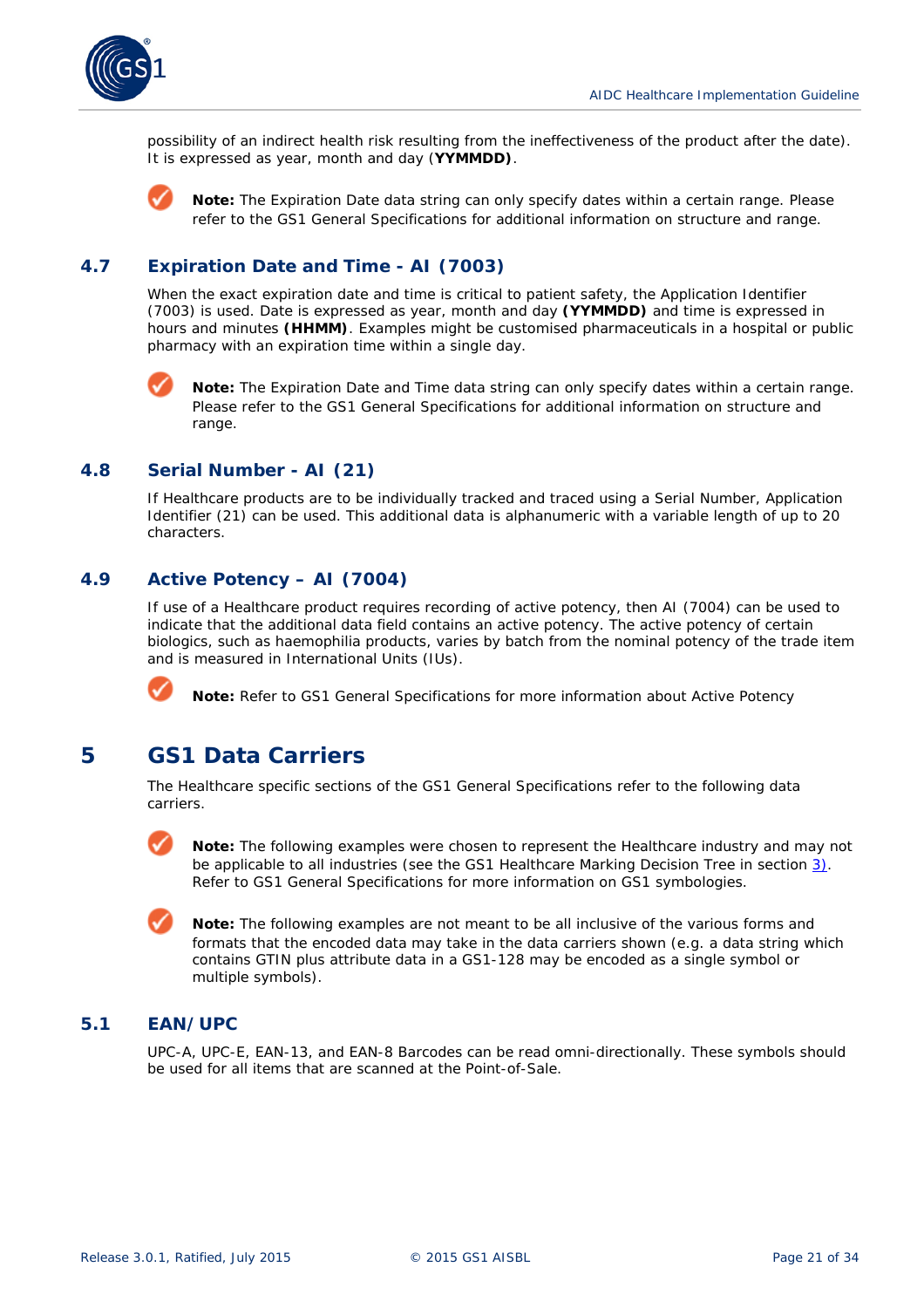

#### **Figure 5-1** EAN-13 (example of EAN/UPC Symbology)



#### <span id="page-21-0"></span>**5.2 GS1-128**

A subset of the Code 128 Barcode Symbology, its use is exclusively licensed to GS1. This extremely flexible symbology encodes Element Strings using Application Identifiers.



#### <span id="page-21-1"></span>**5.3 ITF-14**

A specific application of the Interleaved 2 of 5 barcode symbology, ITF-14 symbols carry ID numbers only on trade items that are not expected to pass through the Point-of-Sale. ITF-14 Symbols are better suited for direct printing onto corrugated fibreboard.

**Figure 5-3** Barcode Symbol example



18931234567894

#### <span id="page-21-2"></span>**5.4 GS1 DataBar**

A family of linear symbologies used within the GS1 System. In most cases this family implicitly encodes the GTIN in Application Identifier (01) and in the case of GS1 DataBar Expanded explicitly encodes Element Strings using Application Identifiers.

**Figure 5-4** GS1 DataBar Limited example



(01)15012345678907

#### <span id="page-21-3"></span>**5.5 GS1 DataMatrix**

A two-dimensional barcode symbol that supports GS1 System data structures, including the Function 1 Symbol Character. Implementation of GS1 DataMatrix should be done as per the approved GS1 System application guidelines. This extremely flexible symbology encodes Element Strings using Application Identifiers.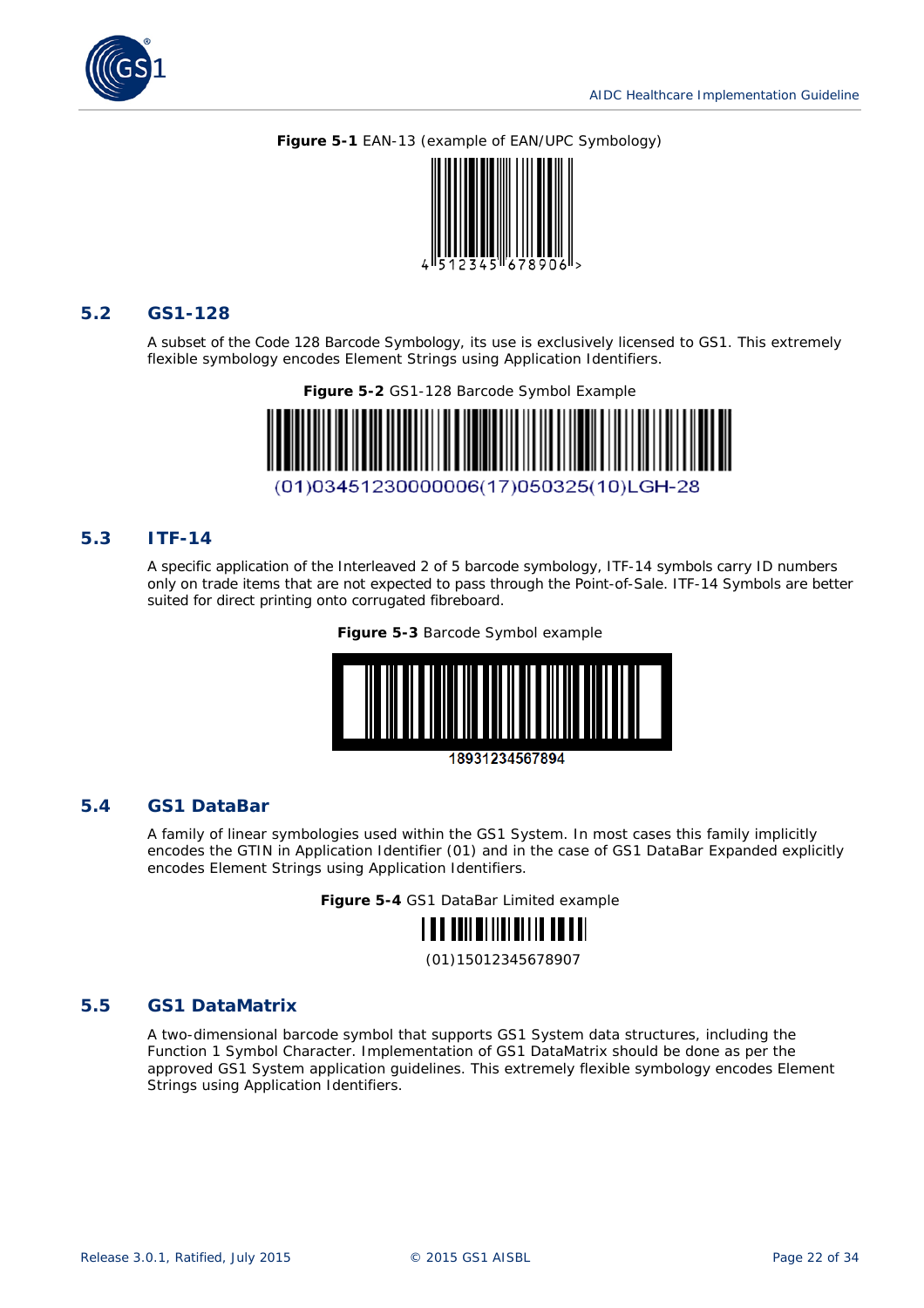

#### **Figure 5-5** GS1 DataMatrix example



(01)03453120000011(17)091125(10)ABCD1234

#### <span id="page-22-0"></span>**5.6 Radio Frequency Identification (RFID)**

Radio-frequency identification (RFID) is the use of a RFID tag applied to or incorporated into a product or item for the purpose of identification and tracking using radio waves. Radio-frequency identification comprises interrogators (also known as readers), and tags (also known as labels) and a computer network. At present, RFID as a data carrier is not recommended for Healthcare product identification.

EPC is GS1's standard for RFID applications. For more information please refer to the *GS1 General Specifications*, or EPCglobal Standards documentation at: *<http://www.gs1.org/epcglobal>*.

**Figure 5-6** Radio Frequency Identification (RFID) illustration



#### <span id="page-22-1"></span>**5.7 Data Carrier Selection**

Selection of the appropriate GS1 Data Carrier is based in part upon the trade item to be marked and its use within the supply chain. For assistance in selecting the proper GS1 Data Carrier refer to the *GS1 Symbology Operational Environment Decision Tree* found in the *GS1 General Specifications*.

### <span id="page-22-2"></span>**6 Implementation Procedures**

#### <span id="page-22-3"></span>**6.1 Who will identify a product?**

Management of product identification is the responsibility of the person or persons within the healthcare supply chain who are responsible for the AIDC marking of healthcare products, assets and / or logistics units, such as:

- **Manufacturer**
- Wholesaler / Distributor / Re-packager
- GPOs
- Logistics providers
- Hospital / Pharmacy

#### <span id="page-22-4"></span>**6.2 Practical Steps to Implement GTINs using Barcodes**

The following steps are informative in nature and intended to help new implementations. Review these to see how they apply to your organisation and your existing implementation of GS1 standards.

Before a GTIN implementation project is commissioned, executive support will be necessary. A statement of work should be developed to clearly describe the purpose, scope, goals, objectives, deliverables, and cost of implementation. An important consideration should be the analysis of the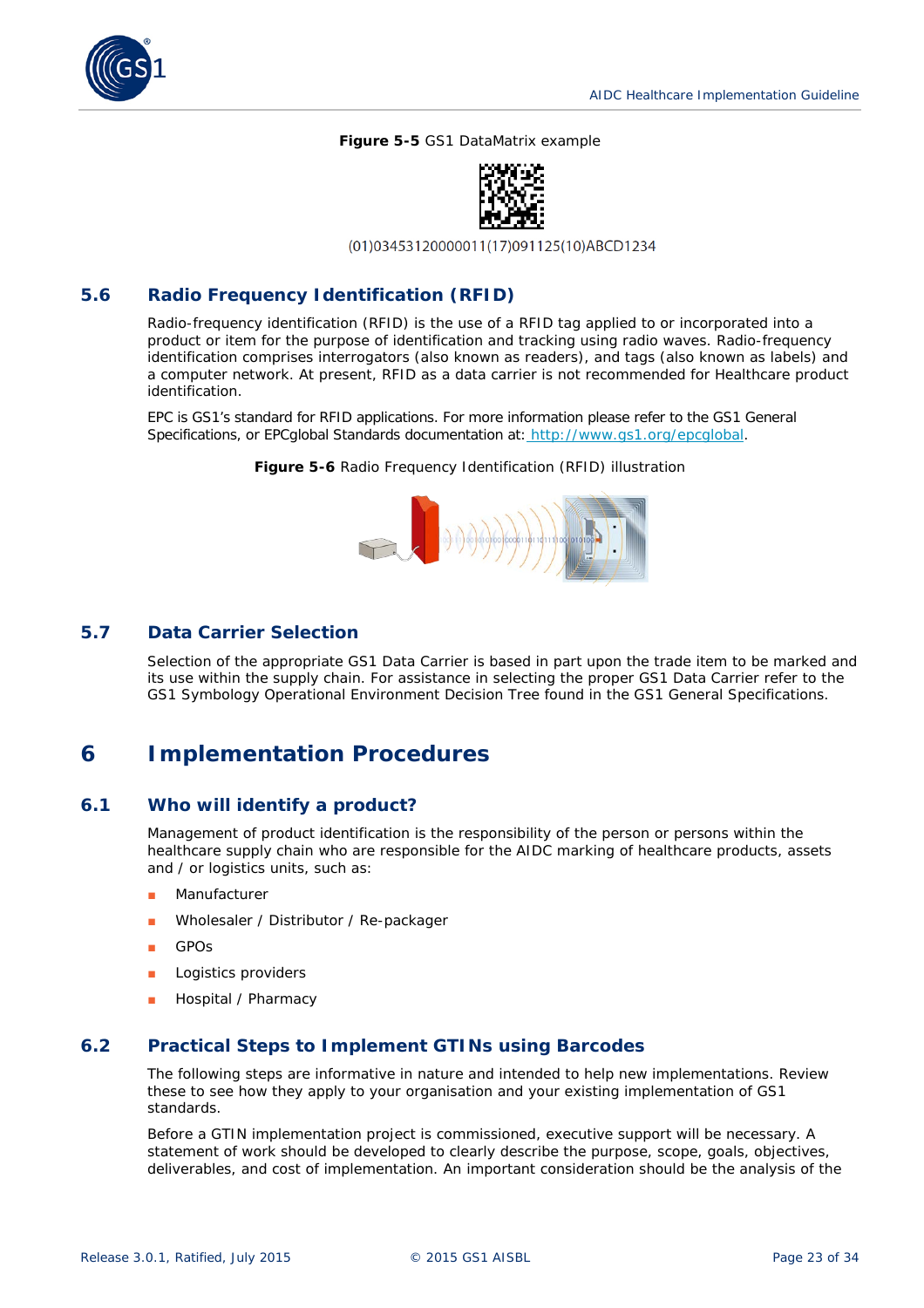

current master data, including the development of rules for configuration management and interchangeability. The GTIN will need to be mapped to the master data in a logical standardised fashion. Master data should be cleaned before GTIN assignment. Corporate standards and policy should be developed to regulate how the organisation will allocate GTINs moving forward and at what phase of product development lifecycle they get assigned. Systems for allocation of the GTIN (e.g. Enterprise Resource Planning or ERP) and governance of master data creation are essential to ensure GTIN allocation is in accordance with the GS1 System.

#### **Step 1: Commission a Project**

- □ Scope which products will be identified and barcoded
- □ Create a project team including a Manufacturing, Finance, Engineering, Logistics, Quality, Information Technology, Regulatory and other departments as appropriate
- □ Look at the time scales involved
- □ Look into existing barcode production capabilities
- Analyse how you currently identify products

#### **Step 2: Engage with GS1**

#### **Are you already a member of GS1?**

If you are already a member you should identify which products have already been allocated a GS1 GTIN. If there are multiple company prefixes from one or more countries, it is the responsible entity's responsibility to manage and use the company prefixes appropriately or according to company strategy - or consult one of your local GS1 organisation for guidance.

#### **Not a member of GS1?**

If you are not a member of GS1, you will need to join your local GS1 Member Organisation (membership policies are detailed in *GS1 Operational Manual* - available through local GS1 MOs). Once you have joined, you will be provided with a GS1 company prefix. This will allow you to create Global Trade Item Numbers (GTINs), Serial Shipping Container Codes (SSCC), Global Location Numbers (GLNs) and other GS1 Identification Keys.

The complete identification number you create is a non-significant number, which means that the individual digits in the number do not relate to any classification or convey any specific information. The simplest way to allocate your numbers is sequentially.

#### **Step 3: Product Commitment**

Identify which products you wish to allocate GTINs. This product range may be impacted by target markets or discontinued items. Special care must be taken to ensure that all possible configurations be considered prior to allocations of a unique identifier (GTIN).

#### **Step 4: Allocate GTINs according to the GS1 Healthcare GTIN Allocation Rules**

To manage your GTINs accurately you should undertake the following:

- □ Allocate a unique Global Trade Item Number (GTIN) for each product and for each packaging level, referring to the *GS1 Healthcare GTIN Allocation Rules* (*[www.gs1.org/gtinrules](http://www.gs1.org/gtinrules)*).
- □ Register the GTINs in a database linking the number to the product name, description and its hierarchy.
- $\Box$  The GTIN should never be duplicated or re-used even if the product becomes obsolete.
- □ Build in a quality process for GTIN allocation for new products to ensure that duplication does not occur.
- □ Build an automatic check digit calculator into your system.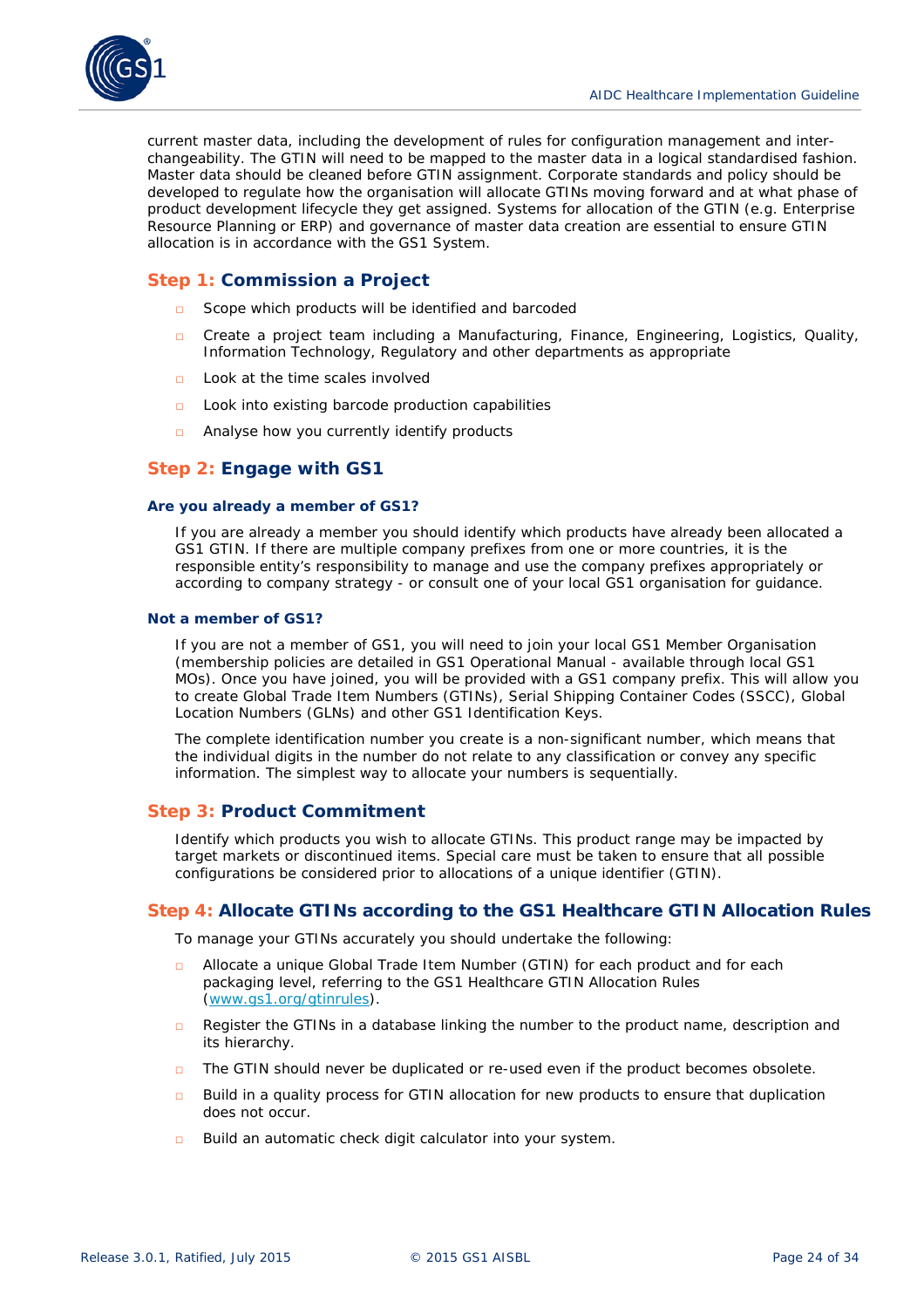

#### **Step 5: Define Product Marking**

The information that will be carried in the barcode and the type of symbology is determined by a number of factors. The following questions can be used in determining the information that should be carried in the barcode.

Use the information in Section [3](#page-9-1) and answer the following questions to guide you in marking Healthcare products.

What is the distribution channel for each product? Will the product cross the retail point-ofsale?

Define the marking depending on product risk level, the target market, the regulatory requirements and customer expectations. Ask your local regulatory staff to provide guidance.

□ Beside product identification (GTIN), is additional information (batch/lot, expiry date, etc.) required?

#### **Step 6: Select Carrier(s) as appropriate**

If the product is going to be sold at retail point-of-sale or is going to be used in a robotic dispensing system you will need to choose one of the GS1 barcode displayed in section  $5.$  By doing this consider the target market and the customer's expectations.

Depending on the available space on the product, existing regulations and customer's requirements, you will choose either a linear barcode or 2D symbol.

#### **Step 7: Implement**

#### □ **Evaluate printing software and devices**

When choosing or using existing printer software, check your ability to produce your selected GS1 symbol(s) in accordance with the *GS1 General Specifications*.

The position of the barcode on the packaging will need to be checked to see that it meets the requirements of the *GS1 General Specifications*. Any final labelling or wrapping should also be examined to ensure that the barcodes remain visible and able to be scanned.

#### □ **Evaluate your symbol quality**

It is good practice to assign the role of Symbol Quality Manager in your organisation (and create an internal barcode verification process that includes the equipment and techniques to test in accordance with ISO/IEC 15415 and 15416) to ensure your barcodes consistently meet the quality standards as specified in the *GS1 General Specifications*.

In first stages, your code can be checked by your local GS1 Member Organisation; this can later be done with a barcode verifier, which is used to check the quality of the symbols printed. In case of in-line printing a continuous quality control process is recommended.

**Note:** Unit package markings introduce technical challenges that may not allow printing as small as the *GS1 General Specifications* permits.

#### **Step 8: Communicate**

Communicate to the relevant parties (i.e. trading partners, regulators, etc.) your product identification plans (i.e. new labelling, data carrier, data content, etc.).

#### <span id="page-24-0"></span>**6.3 Additional Considerations**

In some instances, it may be necessary to perform a Technical Feasibility Study before implementing GTINs within your business. This could include one or more of the following steps

- Is the packaging material suitable to carry a barcode (particularly at single use medical device on primary pack level)?
- Are artwork changes necessary to support additional information in a barcode symbol?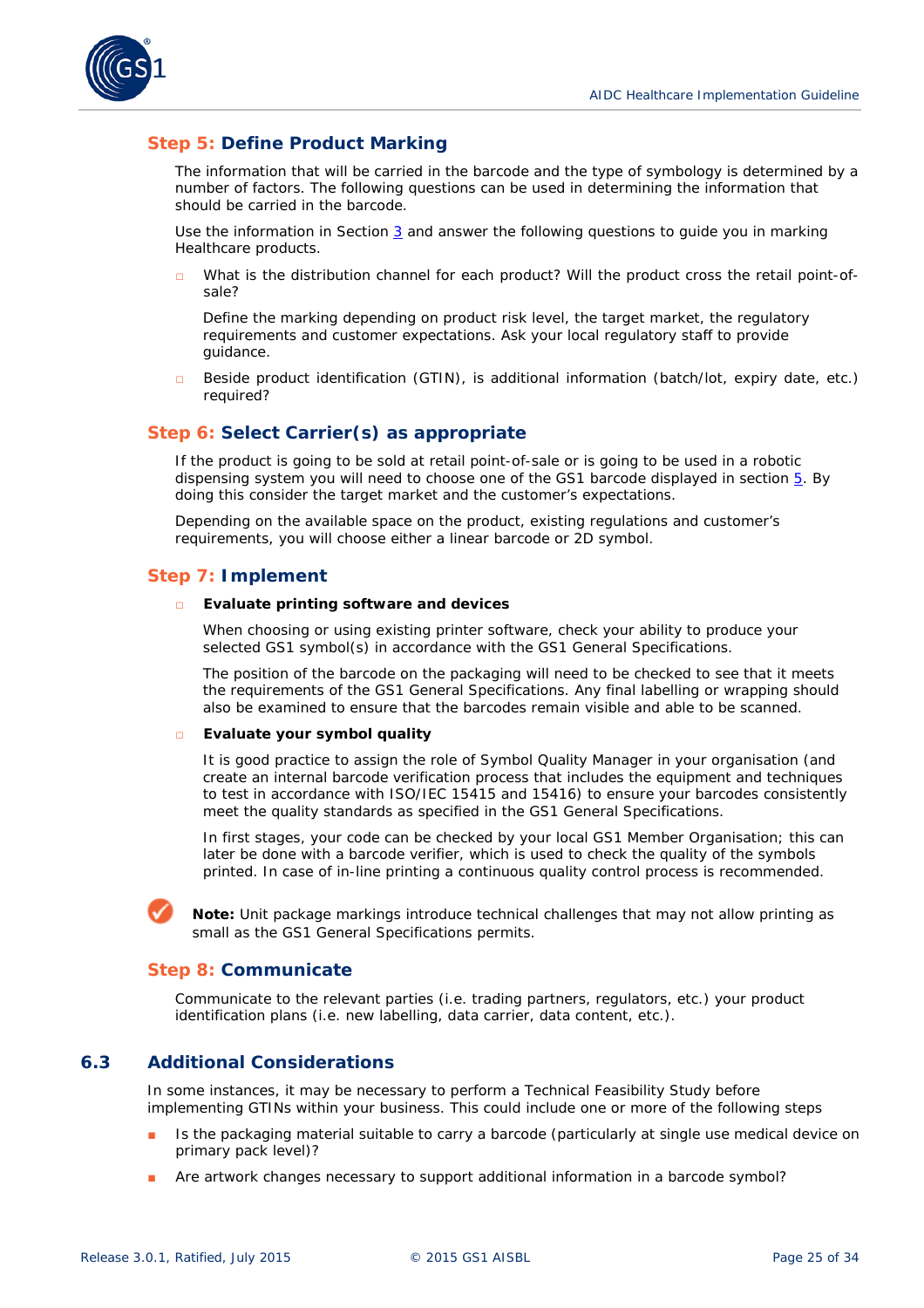

- What is the correct size of the barcode that could be used (can depend upon factors such as package type, available space, print method, symbology, type of validated ink, etc.)?
- What is the impact on the production/packaging throughput?
- Are we meeting Quality System and Regulatory requirements? All quality system requirements and processes should be considered in the implementation.

### <span id="page-25-0"></span>**7 Use Cases**

### <span id="page-25-1"></span>**7.1 Hospital of Geneva: Cytostatics Identification**

| <b>Items</b>                                                | Answer                                                                                                                                                                                                                                                                                                                                                                             |
|-------------------------------------------------------------|------------------------------------------------------------------------------------------------------------------------------------------------------------------------------------------------------------------------------------------------------------------------------------------------------------------------------------------------------------------------------------|
| Name of organisation                                        | Hôpitaux Universitaires de Genève                                                                                                                                                                                                                                                                                                                                                  |
| Type                                                        | University Hospital                                                                                                                                                                                                                                                                                                                                                                |
| Number of beds                                              | 2167                                                                                                                                                                                                                                                                                                                                                                               |
| Number of FTE medical staff                                 | 6241                                                                                                                                                                                                                                                                                                                                                                               |
| Number of FTE of non-medical staff                          | 2108                                                                                                                                                                                                                                                                                                                                                                               |
| Pilot / Implementation                                      | Implementation                                                                                                                                                                                                                                                                                                                                                                     |
| Contact (Project lead)                                      | Dr Pascal Bonnabry                                                                                                                                                                                                                                                                                                                                                                 |
| Domain of implementation                                    | Pharmacy, manufacturing and administration of oncology<br>products                                                                                                                                                                                                                                                                                                                 |
| Department                                                  | Pharmacy                                                                                                                                                                                                                                                                                                                                                                           |
| Products                                                    | Cytostatics                                                                                                                                                                                                                                                                                                                                                                        |
| Project description                                         | Integration of drug administration in daily processes                                                                                                                                                                                                                                                                                                                              |
| Hard- and Software used                                     | Nice ID-Gen, Cyto (Software made by NICE Computing,<br>Lausanne for University Hospitals Geneva and Lausanne).<br>Lap-tops and wired image scanners.                                                                                                                                                                                                                               |
| Standards and carriers                                      | GS1 System, GS1 DataMatrix                                                                                                                                                                                                                                                                                                                                                         |
| Major objective, vision                                     | Objective is to secure full traceability of drugs down to the<br>administration to the patient.<br>An initial trial has been made with RFID 13.56 MHz tags, but<br>demonstrated the limited benefit of RFID.<br>Initially, PDAs have been used. Wireless connection was more<br>difficult to stabilise with this small hardware, therefore mobile<br>Lap-tops have been preferred. |
| Volumetric                                                  |                                                                                                                                                                                                                                                                                                                                                                                    |
| Project scope global or local?                              | Local scope; a phased implementation of GS1 tools in the<br>hospitals.                                                                                                                                                                                                                                                                                                             |
| Expected ROI                                                | ROI was not a primary target. See presentation.                                                                                                                                                                                                                                                                                                                                    |
| ROI budget / quality / technical /<br>regulatory / auditing | See presentation                                                                                                                                                                                                                                                                                                                                                                   |
| Short term (12-18 months)                                   |                                                                                                                                                                                                                                                                                                                                                                                    |
| Long term $(+18$ months)                                    |                                                                                                                                                                                                                                                                                                                                                                                    |
| Project launch                                              | 2005                                                                                                                                                                                                                                                                                                                                                                               |
| Project end                                                 | 2007                                                                                                                                                                                                                                                                                                                                                                               |
| Implementation start                                        | 2007                                                                                                                                                                                                                                                                                                                                                                               |
| Project team Y/N                                            | Yes                                                                                                                                                                                                                                                                                                                                                                                |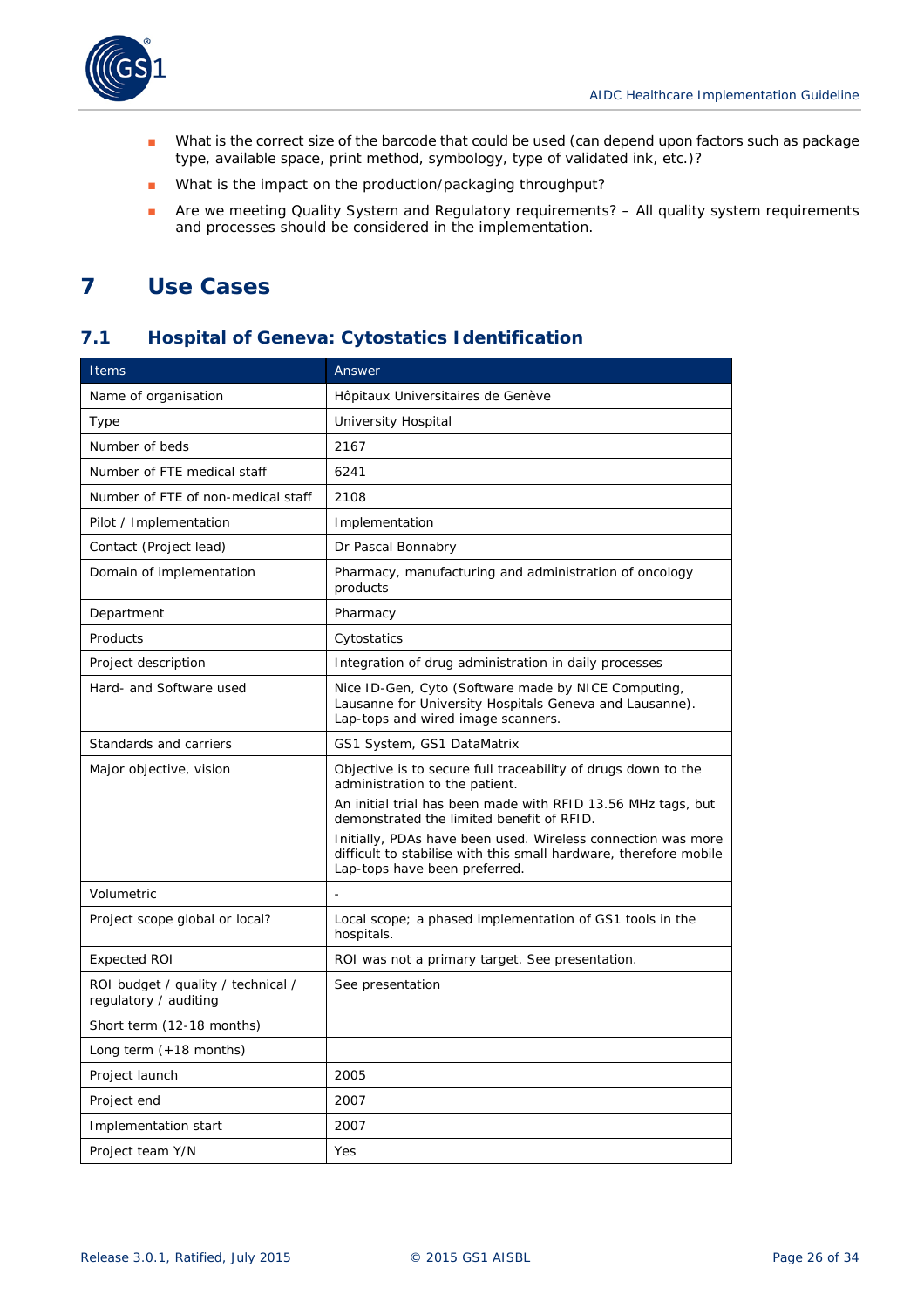

| <b>Items</b>                                                               | Answer                                                                                                                                                                                                                                       |  |  |
|----------------------------------------------------------------------------|----------------------------------------------------------------------------------------------------------------------------------------------------------------------------------------------------------------------------------------------|--|--|
| Staffing of project team                                                   | Representatives of pharmacy, support, medical informatics,<br>GS1                                                                                                                                                                            |  |  |
| Role of external project team staff                                        | Technical coaching.                                                                                                                                                                                                                          |  |  |
| Cost of project : monetary, human<br>resources, ICT                        | n/a                                                                                                                                                                                                                                          |  |  |
| Difference to budget (monetary)                                            | n/a                                                                                                                                                                                                                                          |  |  |
| Differences to objectives / vision                                         | Difficulties occurred with RFID and with Wireless connections.                                                                                                                                                                               |  |  |
|                                                                            | RFID has been replaced by GS1 DataMatrix. Difficulties with<br>Wireless connection stability have been overcome by using<br>laptops instead of PDA.                                                                                          |  |  |
| Sources of differences                                                     | $\overline{\phantom{a}}$                                                                                                                                                                                                                     |  |  |
| Is project included in Organisation's<br>development plan                  | N <sub>O</sub>                                                                                                                                                                                                                               |  |  |
| Detail of phases: initialisation /<br>installation / roll out / deployment | Modelisation of new processes; modification of existing<br>programs, tendering and development of software to produce<br>GS1 data structures and barcode images; tests with users;<br>tests « in vitro » ; small scale roll out, deployment. |  |  |
| What slowed down the project                                               | Difficulties around RFID                                                                                                                                                                                                                     |  |  |
| Key for success                                                            | Nurses have been enthusiastic                                                                                                                                                                                                                |  |  |
| Pre-requisite for deployment                                               |                                                                                                                                                                                                                                              |  |  |
| Presentation available                                                     | Yes                                                                                                                                                                                                                                          |  |  |
| Conclusion                                                                 | A good base for expanding to other product groups<br>(narcotics, blood derivatives, etc.)                                                                                                                                                    |  |  |
| Advises for similar projects                                               | Users (nurses) support is key to progress.                                                                                                                                                                                                   |  |  |

#### **Figure 7-1** Cytostatics Identification

| <b>FLUOROURACIL 596 mg</b>           |  | <b>INTRA VEINEUX</b>           |      |                                    |
|--------------------------------------|--|--------------------------------|------|------------------------------------|
| Poche NaCl 0.9% ad 62 ml             |  |                                |      | $\mathbf{J1}_{\textrm{\tiny{c1}}}$ |
| Conservation: A température ambiante |  | Exp: 01.05.2010 à 08:00        |      |                                    |
|                                      |  | Durée:                         | h    | mn                                 |
|                                      |  | Posé le:                       | à    | h                                  |
|                                      |  | Débit:                         | ml/h |                                    |
|                                      |  | Préparé le: 21.04.2010 à 08:00 |      |                                    |
|                                      |  | Lot: F-cyt/10-3406             |      |                                    |

### <span id="page-26-0"></span>**7.2 University Hospital of South Manchester: Identification of Instruments**

**Figure 7-2**

| <b>Items</b>                                   | <b>Reponses</b>                                                                                                                                     |
|------------------------------------------------|-----------------------------------------------------------------------------------------------------------------------------------------------------|
| Company Name                                   | University Hospital of South Manchester                                                                                                             |
| Company type                                   | NHS Healthcare Hospital                                                                                                                             |
| Number of employees                            | 81 within the CSSD department, 5,200 within the hospital                                                                                            |
| Number of active item references               | 40,000 are being scanned                                                                                                                            |
| Number of items following the GS1<br>standards | 100% (instrumentation apart) Those outside the 100% are the<br>single use instruments where the marking is on the packaging<br>not the instruments. |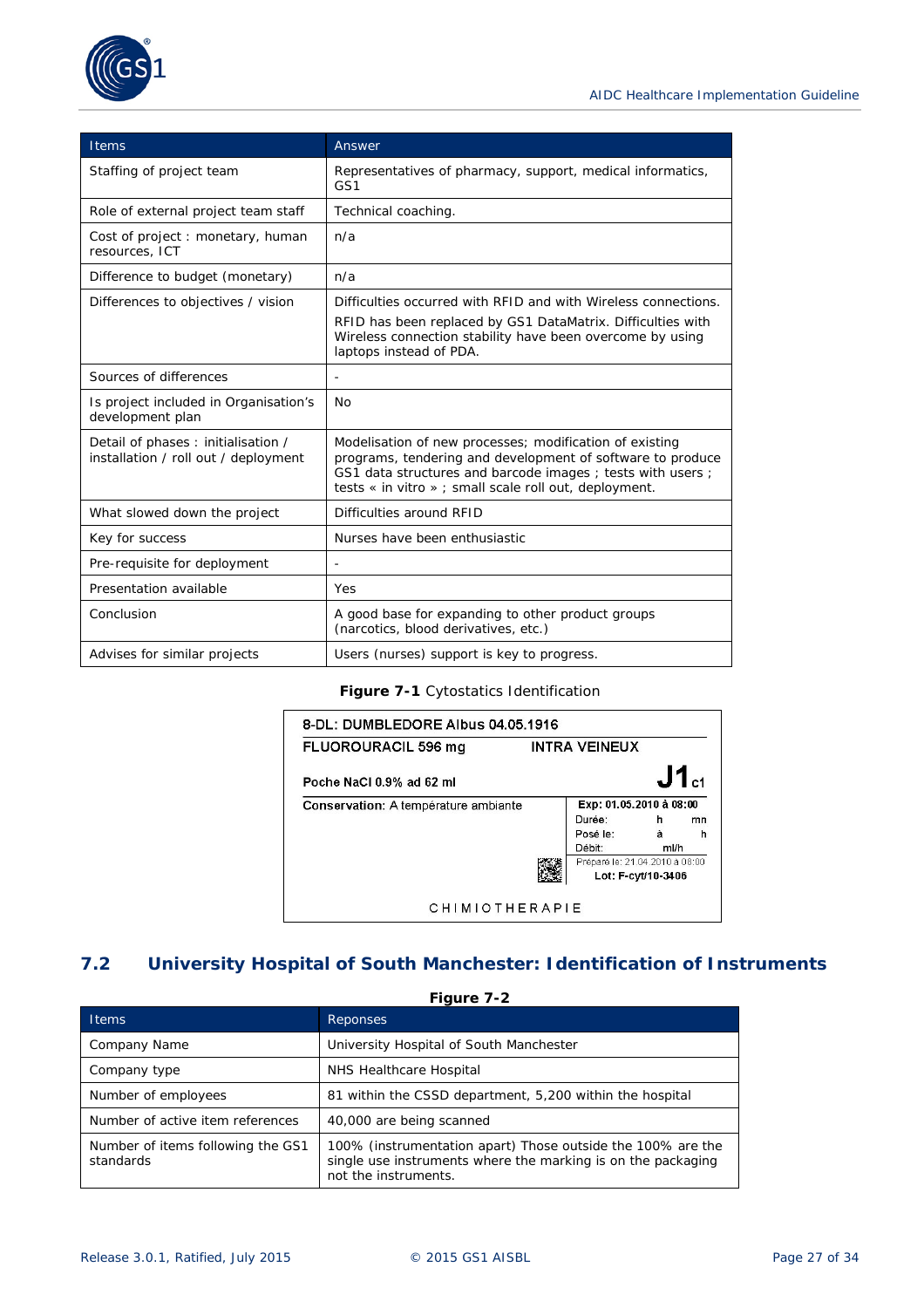

| <b>Items</b>                                                           | Reponses                                                                                                                                                          |
|------------------------------------------------------------------------|-------------------------------------------------------------------------------------------------------------------------------------------------------------------|
| Experience                                                             | Traceability and marking have been an everyday concern for                                                                                                        |
| (reflection, pilot, realisation, )                                     | years                                                                                                                                                             |
|                                                                        | Realisation phase<br>Proactively                                                                                                                                  |
| Contact Name (local Project                                            | Caroline Robinson - Customer Contract Manager                                                                                                                     |
| Manager)                                                               |                                                                                                                                                                   |
| <b>Concerned Activity</b>                                              | <b>Medical Devices</b>                                                                                                                                            |
| <b>Concerned Market</b>                                                | Hospitals                                                                                                                                                         |
| Products / Instruments                                                 | 40,000 being scanned single use products                                                                                                                          |
| Main Objective / motivation for<br>that experience of activity         | Patient safety & general cost benefits.                                                                                                                           |
| Description                                                            | The central Data Base department in Derby UK contains certain                                                                                                     |
| Internal item code all levels with<br>GTIN associated to the different | GS1 company codes. They open these code in "TrakStar for<br>automatic generation of the item codes by the local department                                        |
| levels                                                                 | Marketing asks for the GTIN per instrument, tray, trolley) at the                                                                                                 |
| Code generation                                                        | item creation. All item are codified where possible before being<br>distributed                                                                                   |
| Orders taking<br>Production transfer to distribution                   | Customers can receive orders with Synergy internal code,                                                                                                          |
|                                                                        | GTIN; Currently the delivery notes bear the internal Synergy<br>codes.                                                                                            |
|                                                                        | A product is marked with the GTIN where needed and is taken<br>out of the production line to carry out this process.                                              |
|                                                                        | GTIN, Expiry Date, Batch Number are immediately entered /<br>registered in TrakStar for Distribution (GS1-128 barcode)                                            |
| Software and Material                                                  | TrakStar is the central ERP used by all                                                                                                                           |
|                                                                        | Synergy generic printer is the IT label generator                                                                                                                 |
|                                                                        | We can have automatic printers at production levels                                                                                                               |
| Standards and supports used                                            | GS1 System: EAN-13 on tray, GS1-128 on single use, GS1<br>DataMatrix on instruments, (GTIN & GIAI)                                                                |
| Implementation of DataMatrix                                           | Marking data for Data Matrix implementation:                                                                                                                      |
|                                                                        | Decision taking delay : About 6 months<br>Prompter: Official decision making in University Hospital of                                                            |
|                                                                        | South Manchester to get all instruments marked with a GTIN<br>inserted using a data matrix was Director of Estates and<br>Facilities (Trust Decontamination Lead) |
|                                                                        | Flows and traceability optimisation                                                                                                                               |
|                                                                        | Starting date: May 2007                                                                                                                                           |
|                                                                        | End planned date: Nov 2007 but ongoing due to new lines<br>being phased into production.                                                                          |
|                                                                        | Marking technique : thermo transfer or inkjet directly on the<br>production lines                                                                                 |
| Company Name                                                           | University Hospital of South Manchester                                                                                                                           |
| Company type                                                           | NHS Healthcare Hospital                                                                                                                                           |
| Number of employees                                                    | 81 within the CSSD department, 5,200 within the hospital                                                                                                          |
| Number of active item references                                       | 40,000 are being scanned                                                                                                                                          |
| Number of items following the GS1<br>standards                         | 100% (instrumentation apart) Those outside the 100% are the<br>single use instruments where the marking is on the packaging<br>not the instruments.               |
| Experience                                                             | Traceability and marking have been an everyday concern for                                                                                                        |
| (reflection, pilot, realisation, )                                     | years<br>Realisation phase                                                                                                                                        |
|                                                                        | Proactively                                                                                                                                                       |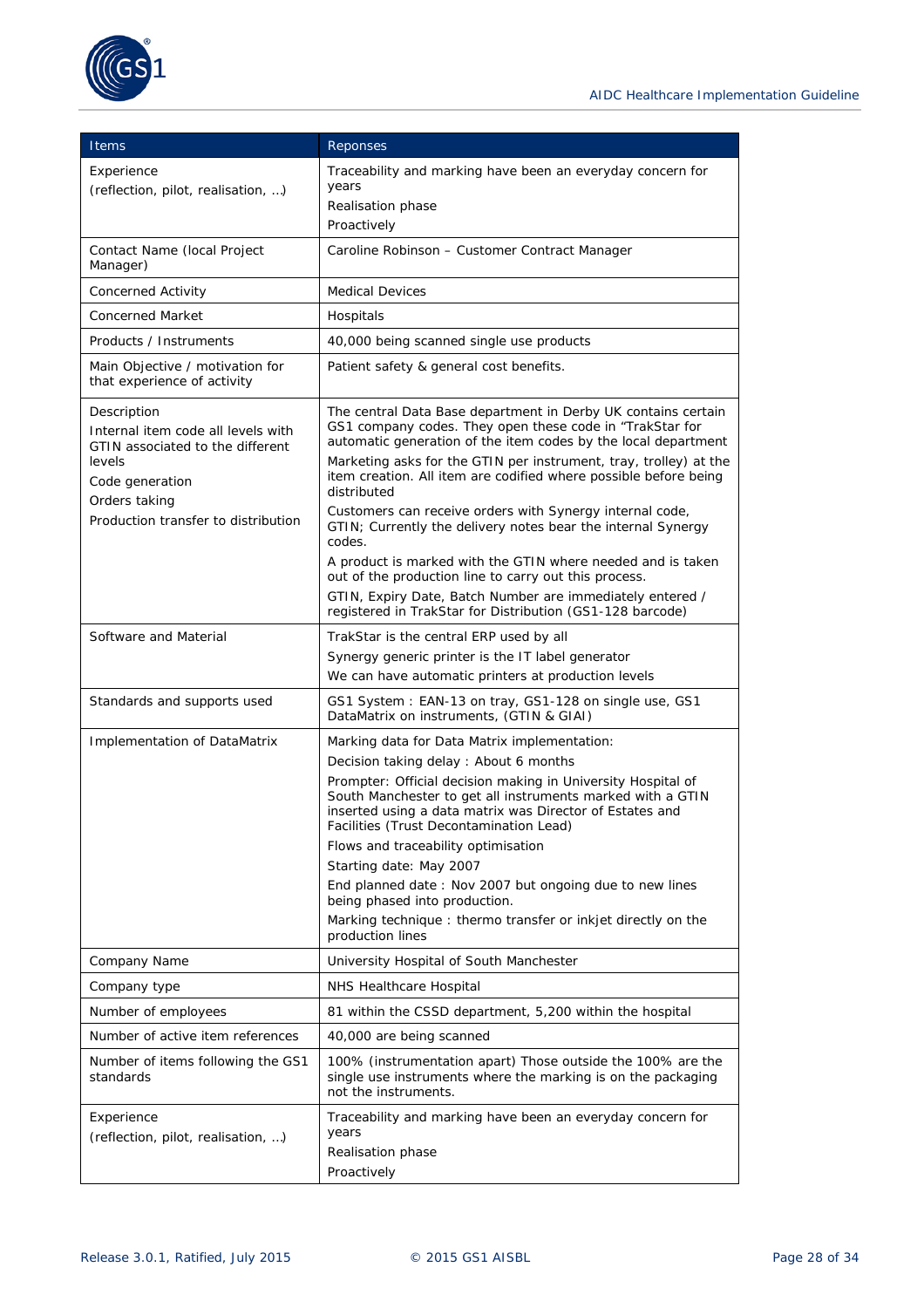

| <b>Items</b>                                                                                                                                                               | Reponses                                                                                                                                                                                                                                                                                                                                                                                                                                                                                                                                                                                                                                                                                                                                    |
|----------------------------------------------------------------------------------------------------------------------------------------------------------------------------|---------------------------------------------------------------------------------------------------------------------------------------------------------------------------------------------------------------------------------------------------------------------------------------------------------------------------------------------------------------------------------------------------------------------------------------------------------------------------------------------------------------------------------------------------------------------------------------------------------------------------------------------------------------------------------------------------------------------------------------------|
| Contact Name (local Project<br>Manager)                                                                                                                                    | Caroline Robinson - Customer Contract Manager                                                                                                                                                                                                                                                                                                                                                                                                                                                                                                                                                                                                                                                                                               |
| Concerned Activity                                                                                                                                                         | <b>Medical Devices</b>                                                                                                                                                                                                                                                                                                                                                                                                                                                                                                                                                                                                                                                                                                                      |
| <b>Concerned Market</b>                                                                                                                                                    | Hospitals                                                                                                                                                                                                                                                                                                                                                                                                                                                                                                                                                                                                                                                                                                                                   |
| Products / Instruments                                                                                                                                                     | 40,000 being scanned single use products                                                                                                                                                                                                                                                                                                                                                                                                                                                                                                                                                                                                                                                                                                    |
| Main Objective / motivation for<br>that experience of activity                                                                                                             | Patient safety & general cost benefits.                                                                                                                                                                                                                                                                                                                                                                                                                                                                                                                                                                                                                                                                                                     |
| Description<br>Internal item code all levels with<br>GTIN associated to the different<br>levels<br>Code generation<br>Orders taking<br>Production transfer to distribution | The central Data Base department in Derby UK contains certain<br>GS1 company codes. They open these code in "TrakStar for<br>automatic generation of the item codes by the local department<br>Marketing asks for the GTIN per instrument, tray, trolley) at the<br>item creation. All item are codified where possible before being<br>distributed<br>Customers can receive orders with Synergy internal code,<br>GTIN; Currently the delivery notes bear the internal Synergy<br>codes.<br>A product is marked with the GTIN where needed and is taken<br>out of the production line to carry out this process.<br>GTIN, Expiry Date, Batch Number are immediately entered /<br>registered in TrakStar for Distribution (GS1-128 barcode) |
| Software and Material                                                                                                                                                      | TrakStar is the central ERP used by all<br>Synergy generic printer is the IT label generator<br>We can have automatic printers at production levels                                                                                                                                                                                                                                                                                                                                                                                                                                                                                                                                                                                         |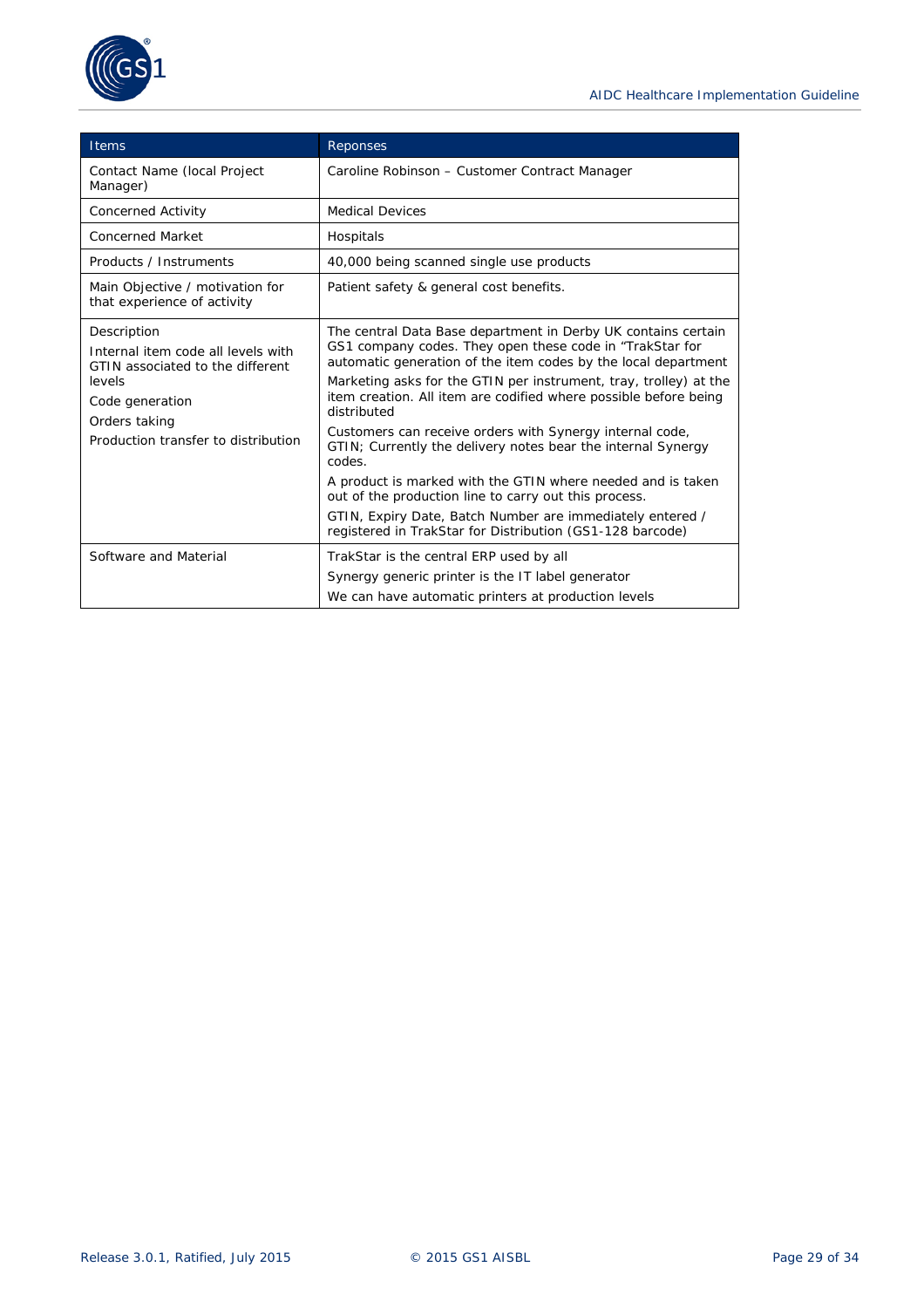

### <span id="page-29-0"></span>**A Appendix: Glossary**

The following glossary was updated for the July 2015 publication of this document. Please refer to *[www.gs1.org/glossary](http://www.gs1.org/glossary)* for the latest version.

| Term                                         | Definition                                                                                                                                                                                                                                                                                                                                                                                                            |
|----------------------------------------------|-----------------------------------------------------------------------------------------------------------------------------------------------------------------------------------------------------------------------------------------------------------------------------------------------------------------------------------------------------------------------------------------------------------------------|
| <b>Active Potency</b>                        | Represents the measured actual ("Active") potency of a biologic such<br>as haemophilia products.                                                                                                                                                                                                                                                                                                                      |
| brand owner                                  | When not applied in Healthcare, the party that is responsible for<br>allocating GS1 System numbering and barcode symbols on a given<br>trade item. The administrator of a GS1 Company Prefix.                                                                                                                                                                                                                         |
| Data label                                   | An abbreviated description of an attribute that may or may not be the<br>same as the data title. It may be used instead of the data title when a<br>specific format is required.                                                                                                                                                                                                                                      |
| Enhanced Level of AIDC<br>Marking            | A level within a graduated system of AIDC trade item marking that<br>provides GTIN plus attribute information.                                                                                                                                                                                                                                                                                                        |
| Electronic Product Code<br>(EPC)             | An identification scheme for universally identifying physical objects<br>(e.g. trade items, assets, and locations) via RFID tags and other<br>means. The standardised EPC data consists of an EPC (or EPC<br>Identifier) that uniquely identifies an individual object, as well as an<br>optional Filter Value when judged to be necessary to enable effective<br>and efficient reading of the EPC tags               |
| EPCglobal                                    | The GS1 global standards system that combines RFID (radio frequency<br>identification) technology, existing communications network<br>infrastructure and the EPC (Electronic Product Code).                                                                                                                                                                                                                           |
| <b>General Retail Consumer</b><br>Trade Item | A retail consumer trade item identified with a GTIN-13, GTIN-12 or<br>GTIN-8 utilising omnidirectional linear barcodes that can be scanned by<br>high-volume, omnidirectional scanners.                                                                                                                                                                                                                               |
| GS1 Identification Key                       | A numeric or alphanumeric data field defined by GS1 to ensure the<br>global, unambiguous uniqueness of the identifier in the open demand<br>or supply chain                                                                                                                                                                                                                                                           |
| <b>Highest Level of AIDC</b><br>Marking      | A level within a graduated system of AIDC trade item marking that<br>provides GTIN, serialisation, and potentially other attribute information.                                                                                                                                                                                                                                                                       |
| Human Readable<br>Interpretation (HRI)       | Characters, such as letters and numbers, which can be read by<br>persons and are encoded in GS1 AIDC data carriers confined to<br>a GS1 standard structure and format. The Human Readable<br>Interpretation is a one-to-one illustration of the encoded data.<br>However Start, Stop, shift and function characters, as well as<br>the Symbol Check Character, are not shown in the human<br>readable interpretation. |
| Levels of AIDC Marking                       | A graduated system of AIDC marking. The graduated system is defined<br>as minimum, enhanced and highest levels of AIDC marking.                                                                                                                                                                                                                                                                                       |
| Minimum Level of AIDC<br>Marking             | A level within a graduated system of AIDC trade item marking that<br>provides GTIN with no attribute information.                                                                                                                                                                                                                                                                                                     |
| <b>Omnidirectional Linear</b><br>Barcode     | A linear barcode symbol designed to be omnidirectionally read in<br>segments by suitably programmed high-volume Omnidirectional Point-<br>of-Sale (POS) scanners.                                                                                                                                                                                                                                                     |
| Point-of Sale (POS)                          | Refers to the retail checkout where omnidirectional barcodes must be<br>used to enable very rapid scanning or low volume checkout where<br>linear or 2D matrix barcodes are used with image-based scanners.                                                                                                                                                                                                           |
| Primary Packaging                            | The first level of packaging in direct contact with the product and<br>marked with a data carrier either on the packaging or on a label affixed<br>to the packaging. May consist of a single item or group of items for a<br>single therapy such as a Kit.                                                                                                                                                            |
|                                              | For packaging configurations that include a retail consumer trade item,<br>primary packaging is a packaging level below the retail consumer trade<br>item.                                                                                                                                                                                                                                                            |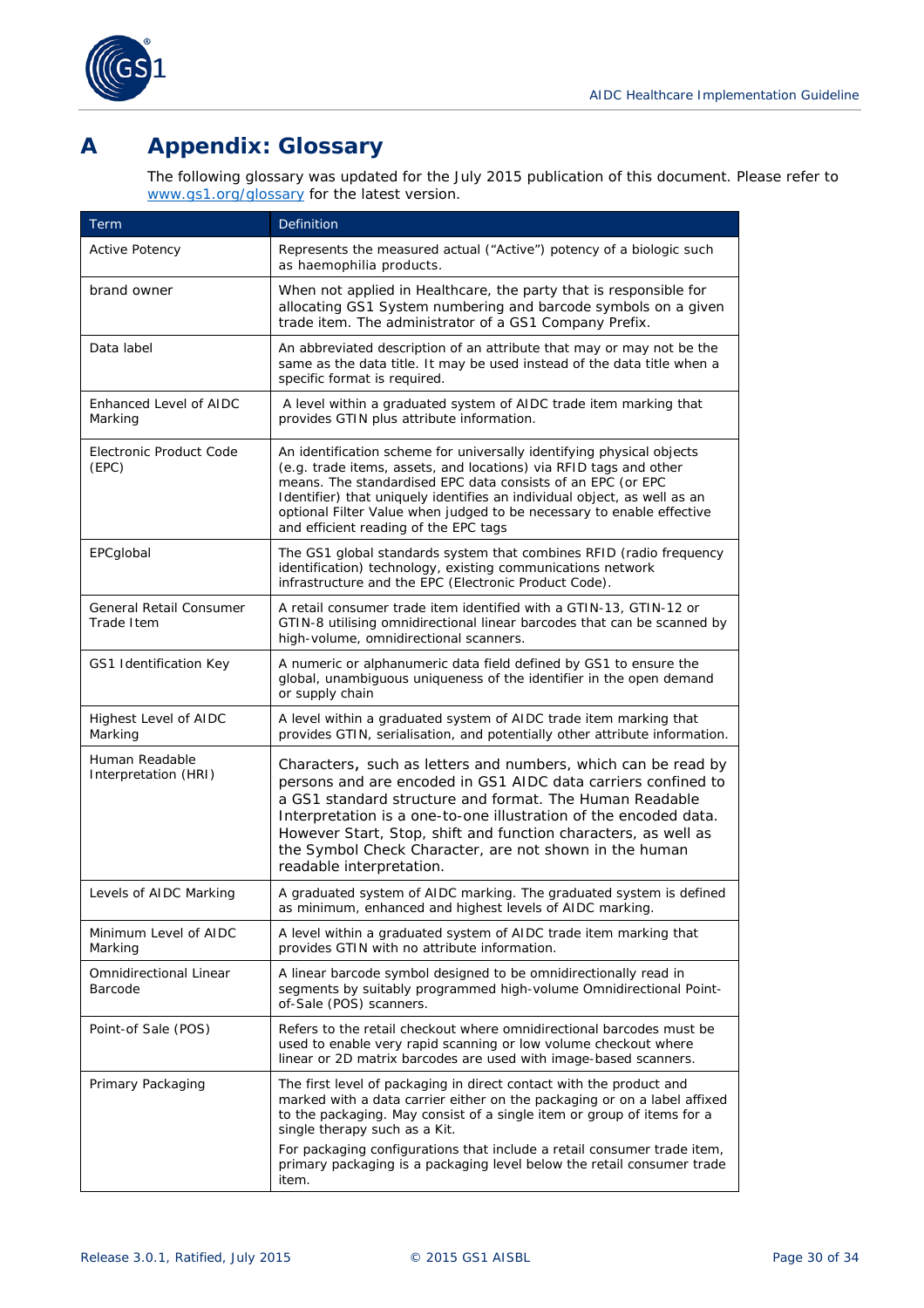

| Term                              | Definition                                                                                                                                                                                                                                                                                                                                                   |
|-----------------------------------|--------------------------------------------------------------------------------------------------------------------------------------------------------------------------------------------------------------------------------------------------------------------------------------------------------------------------------------------------------------|
| responsible entity                | In Healthcare, the party responsible for the safety and<br>effectiveness of the medical product at a moment in time in its<br>lifecycle, according to the approved regulatory file (including<br>labelling) and regulatory/legal/professional obligations associated<br>with the medical product (e.g. Brand Owner, Repackager, Hospital<br>Pharmacy, etc.). |
| Secondary Packaging               | A level of packaging marked with an AIDC carrier that may contain one<br>or more primary packages or a group of primary packages containing a<br>single item.                                                                                                                                                                                                |
| Serial Shipping Container<br>Code | The GS1 Identification Key used to identify logistics units. The key<br>comprises an Extension digit, GS1 Company Prefix, Serial Reference,<br>and Check Digit.                                                                                                                                                                                              |
| Short Life Items                  | An item, preparation or reconstituted product with limited use / shelf<br>life, such as in healthcare a cytotoxic medicine, that has undergone<br>some manipulation, such as addition of a diluent, in order to make it<br>administrable to a specified patient.                                                                                             |
| Traceability                      | The ability to trace the history, application or Location of that which is<br>under consideration.                                                                                                                                                                                                                                                           |
| <b>SKU</b>                        | Stock Keeping Unit                                                                                                                                                                                                                                                                                                                                           |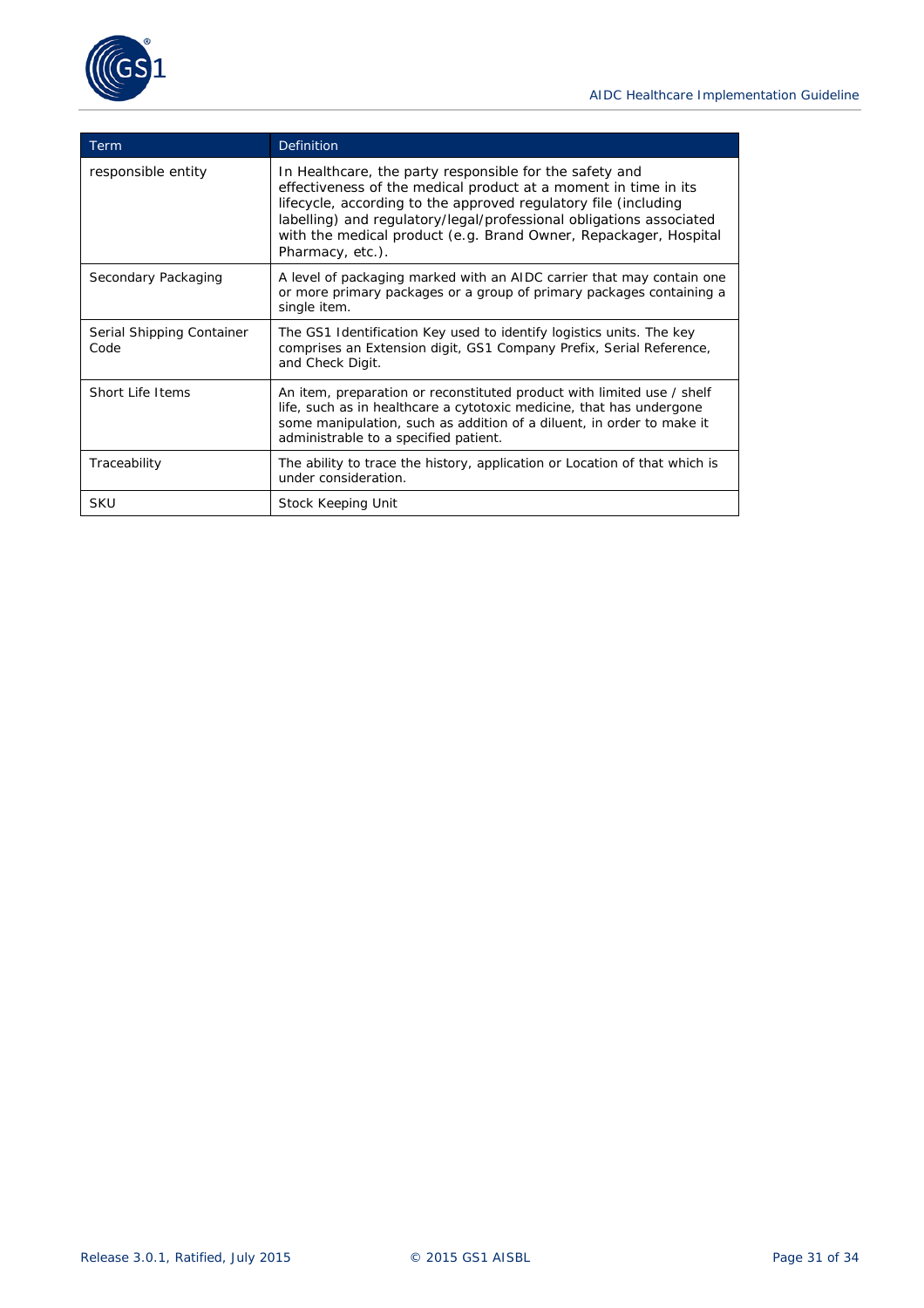

### <span id="page-31-0"></span>**B Appendix: Supply Chain Roles and Definitions**

- **Responsible entity** The party that is responsible for allocating GS1 System numbering and barcode symbols on a given trade item. The administrator of a GS1 Company Prefix;
	- □ and /or the party that is the ultimate authority for the trade item.
	- □ and / or the owner of the product specifications.
	- □ and /or responsible for placing a traceable item into commerce.
- **Bupplier** The party that produces, provides, or furnishes an item or service.
- **Manufacturer** The Party that produces the Item.
- **Logistic provider -** A logistics provider is a person or entity that provides logistics services for part or all of the supply chain management functions for other entities (manufacturers or suppliers). Third Party logistics providers are typically specialised in integrated warehousing and transportation services that can be customised according to the demands and delivery requirements of their customers. A logistics provider does not hold proprietary rights over the product they store or distribute.
- **Bistributor** Party distributing goods, financial payments or documents.
- **Wholesaler** Seller of articles, often in large quantities, to be retailed by others
- **Hospitals –** Organisation dedicated to care of patients. Hospitals are mostly "barcode readers" but for their own production (cytostatics, compounding, etc.) are "barcode markers".
- **Point of care:** Place where medicine or medical devices will be used to care for a patient.
- **Retail Point of Sales** Retail in this document is a generic term referring to stores that trade non-healthcare items and healthcare items in some countries.
- Pharmacy/Drug Store Specialised store (can be a retail point of sale in some countries) where healthcare products are stored and dispensed to patients under a pharmacist responsibility. A pharmacy may produce specific compounds according medical prescription.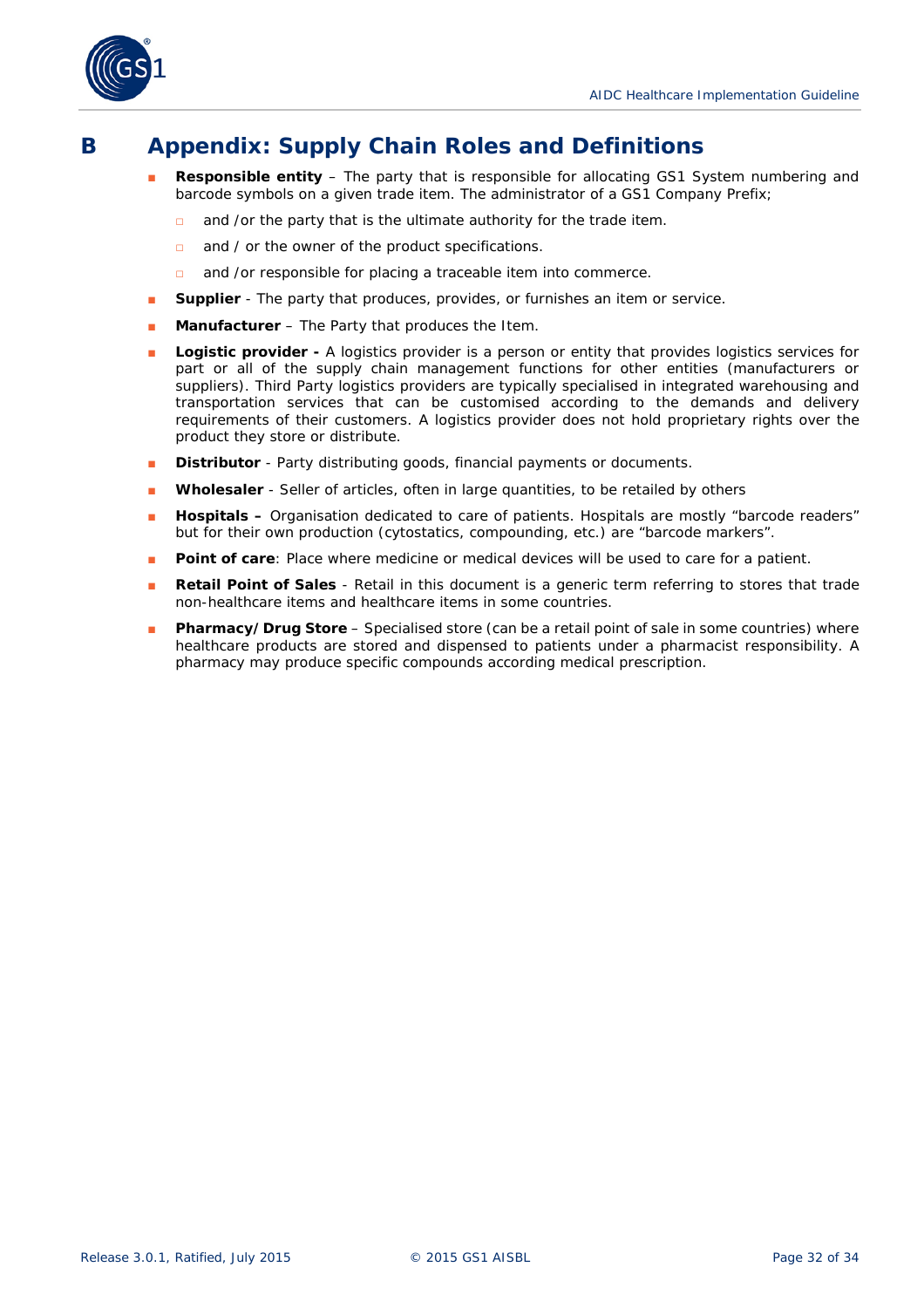

## <span id="page-32-0"></span>**C Appendix: Frequently Asked Questions (FAQ)**

| Question                                                                                                                                    | Answer                                                                                                                                                                                                                                                 |
|---------------------------------------------------------------------------------------------------------------------------------------------|--------------------------------------------------------------------------------------------------------------------------------------------------------------------------------------------------------------------------------------------------------|
| How many GTINs do we need?                                                                                                                  | Assign one GTIN to each product offering (defined product<br>configuration) at each level of packaging (SKU); each SKU has<br>only one GTIN.                                                                                                           |
|                                                                                                                                             | When assigning GTINs to specific product offerings, please refer<br>to the GS1 GTIN Healthcare Allocation Rules.                                                                                                                                       |
| How many digits are there in a GTIN?                                                                                                        | GTINs may have 14, 13, 12 or 8 digits. GS1 General<br>Specifications provide full guidance on how to generate GTINs                                                                                                                                    |
| Which identifier do we need to start with?                                                                                                  | This guide focuses on GTIN allocation as a priority. The others<br>GS1 Identification Keys are mentioned in section 3 to be used<br>depending on need.                                                                                                 |
| Which additional information is needed for<br>which product (e.g. batch number, expiry<br>date)?                                            | See Section $3.4$ and Section $4$ to determine correct assignment<br>of necessary additional information to be used.<br>If further information is required contact your local GS1 Member<br>Organisation.                                              |
| How determine the different levels of<br>marking?                                                                                           | AIDC marking is organised in levels which are described in this<br>document.                                                                                                                                                                           |
| How can be built the check digit?                                                                                                           | See GS1 General Specifications or contact your local GS1<br>Member Organisation.                                                                                                                                                                       |
| What information is encoded in the data<br>carrier when an item is a medical device in<br>one country and a medicine in another<br>country? | The objective is to have a single GTIN with additional<br>information in the data carrier when possible.                                                                                                                                               |
|                                                                                                                                             | Regulatory requirements supersede the recommendations, and<br>possibly impact labelling.                                                                                                                                                               |
| How do we label combination products, i.e.,<br>medical device and drug?"                                                                    | The product should be labelled in accordance with its market<br>approval authorisation, i.e., drug or medical device.                                                                                                                                  |
| How do we determine the GTIN for a kit (or<br>set) of products?                                                                             | A grouping of products may be defined to be a kit (or set). For<br>detailed information on determining GTINs for Kits, refer to the<br>GS1 Healthcare GTIN Allocation Rules<br>(www.gs1.org/1/gtinrules).                                              |
| Which data carrier is needed for which<br>product, and which product hierarchy?                                                             | These are explained in section 3.                                                                                                                                                                                                                      |
| How can we integrate the GTIN into our ERP<br>System? What kind of modification do we<br>have to manage?                                    | The Enterprise Resource System (ERP) must be able to manage<br>a GTIN for each level of the product hierarchy. At each level of<br>the hierarchy, the database should be able to link the GTIN's of<br>the higher and lower levels (parents/children). |
|                                                                                                                                             | For more information, contact your solution provider/ERP<br>specialist and your local GS1 Member Organisation.                                                                                                                                         |
| How can we start this project?                                                                                                              | See "Steps to implement GTIN"                                                                                                                                                                                                                          |
| Who should be the project leader?                                                                                                           | Consider this as a strategic project when choosing the project<br>leader. This means that he/she should benefit from strong<br>management support, know the products, the sector, and the<br>customers and the GS1 System.                             |
|                                                                                                                                             | Additional skills such as a technical background in both<br>systems/packaging engineering and Information Technology are<br>an asset.                                                                                                                  |
| What about the organisation in a multi-site<br>configuration, when implementation is<br>decentralised?                                      | The implementation strategy should be defined at company /<br>organisation level; implementation requires local skills and the<br>benefit of local GS1 Member Organisation support.                                                                    |
| Is AIDC implementation a local or global<br>decision?                                                                                       | Good practice recommends this decision to be global, with<br>involvement of local actors.                                                                                                                                                              |